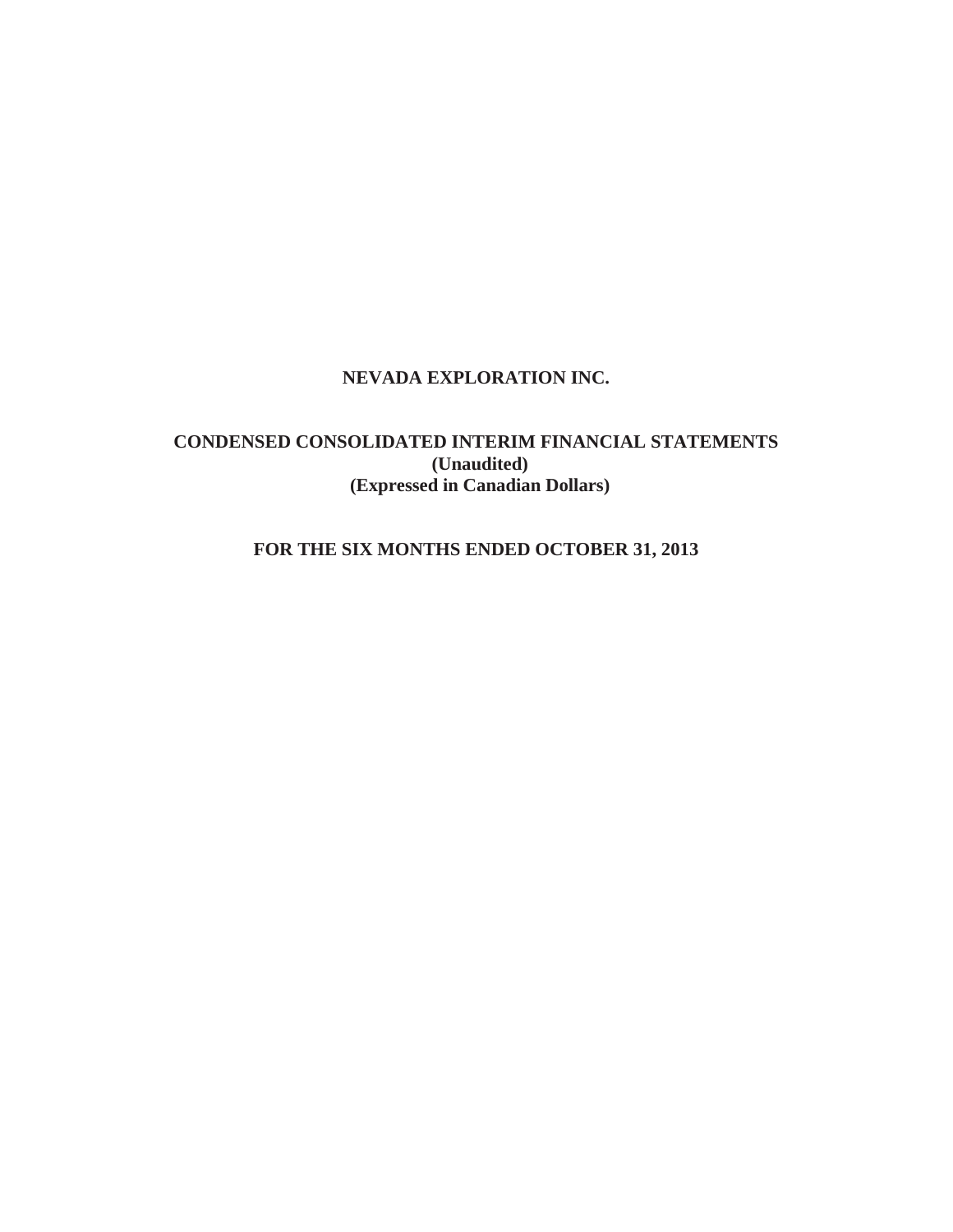# **UNAUDITED CONDENSED CONSOLIDATED INTERIM FINANCIAL STATEMENTS**

In accordance with National Instrument 51-102 released by the Canadian Securities Administrators, the Company discloses that its auditors have not reviewed the unaudited condensed consolidated interim financial statements for the period ended October 31, 2013.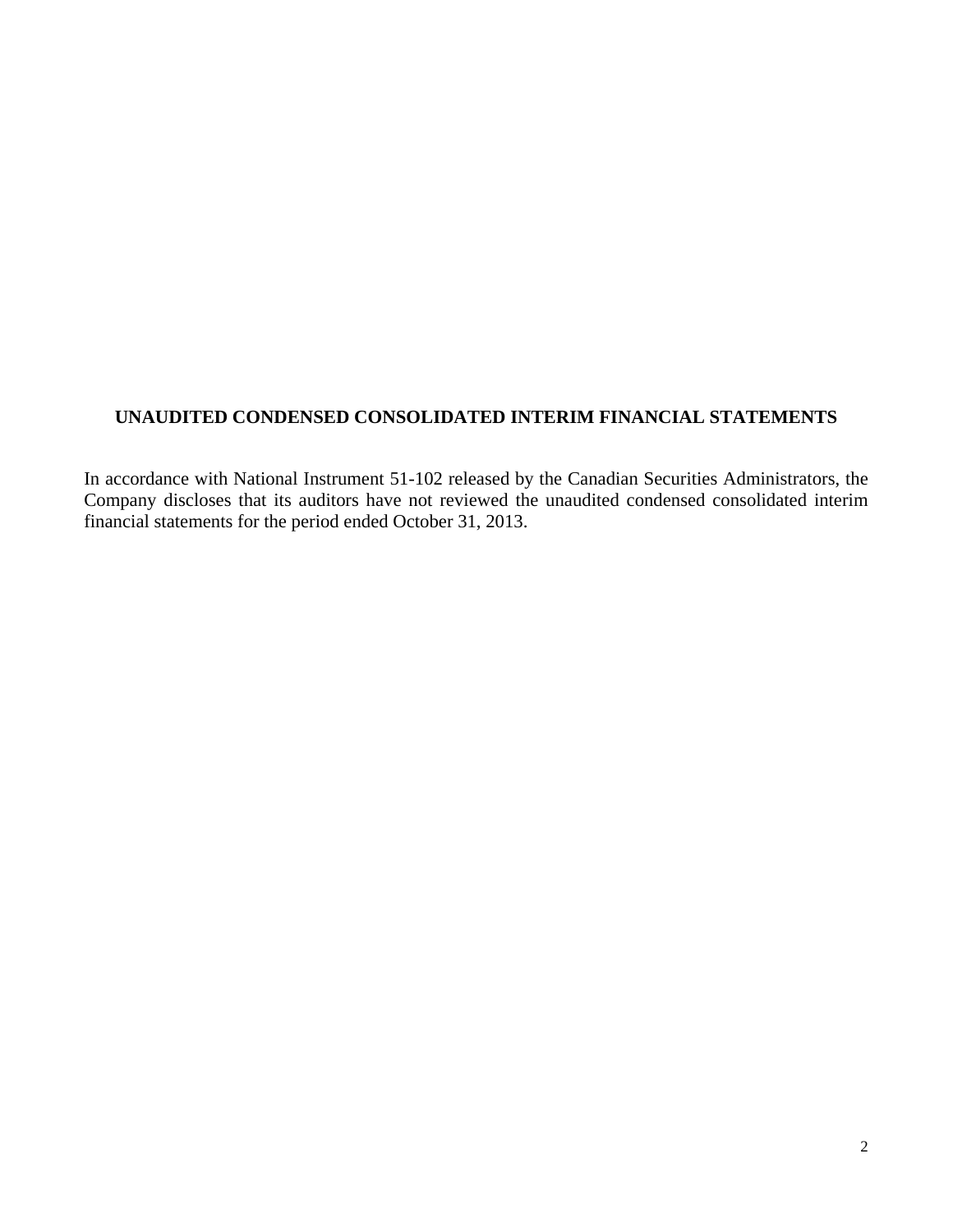## **NEVADA EXPLORATION INC.**  CONDENSED CONSOLIDATED INTERIM STATEMENTS OF FINANCIAL POSITION (Unaudited - Expressed in Canadian Dollars) AS AT

|                                                     | October 31,<br>2013 |                |    |             |  |
|-----------------------------------------------------|---------------------|----------------|----|-------------|--|
|                                                     |                     |                |    | (Audited)   |  |
| <b>ASSETS</b>                                       |                     |                |    |             |  |
| <b>Current assets</b>                               |                     |                |    |             |  |
| Cash                                                | \$                  | 194,875        | \$ | 591,060     |  |
| Accounts receivable (Notes 3)                       |                     | 5,429          |    | 49,803      |  |
| Prepaid expenses (Note 4)                           |                     | 16,139         |    | 15,594      |  |
| Short term investments (Note 5)                     |                     | 5,102          |    | 22,109      |  |
| <b>Total current assets</b>                         |                     | 221,545        |    | 678,566     |  |
| <b>Non-current assets</b>                           |                     |                |    |             |  |
| Equipment (Note 7)                                  |                     | 139,330        |    | 140,655     |  |
| Exploration and evaluation assets (Note 8)          |                     | 4,081,553      |    | 6,407,725   |  |
| Deposits and bonds (Note 9)                         |                     | 97,627         |    | 94,720      |  |
| <b>Total non-current assets</b>                     |                     | 4,318,510      |    | 6,643,100   |  |
| <b>Total assets</b>                                 | \$                  | 4,540,055      | \$ | 7,321,666   |  |
|                                                     |                     |                |    |             |  |
| <b>LIABILITIES AND EQUITY</b>                       |                     |                |    |             |  |
| <b>Current liabilities</b>                          |                     |                |    |             |  |
| Accounts payable and accrued liabilities (Notes 10) | \$                  | 121,985        | \$ | 108,038     |  |
| <b>Equity</b>                                       |                     |                |    |             |  |
| Capital stock (Note 11)                             |                     | 15,965,009     |    | 15,965,009  |  |
| Reserves (Note 12)                                  |                     | 1,175,248      |    | 1,084,560   |  |
| Deficit                                             |                     | (12, 722, 187) |    | (9,835,941) |  |
| <b>Total equity</b>                                 |                     | 4,418,070      |    | 7,213,628   |  |
| <b>Total liabilities and equity</b>                 | \$                  | 4,540,055      | \$ | 7,321,666   |  |

**Nature of operations and going concern** (Note 1)

**Approved and authorized on behalf of the Board on December 20, 2013:**

Director *"Cyrus Driver"* Director *Director* "Wade Hodges"<br>Wade Hodges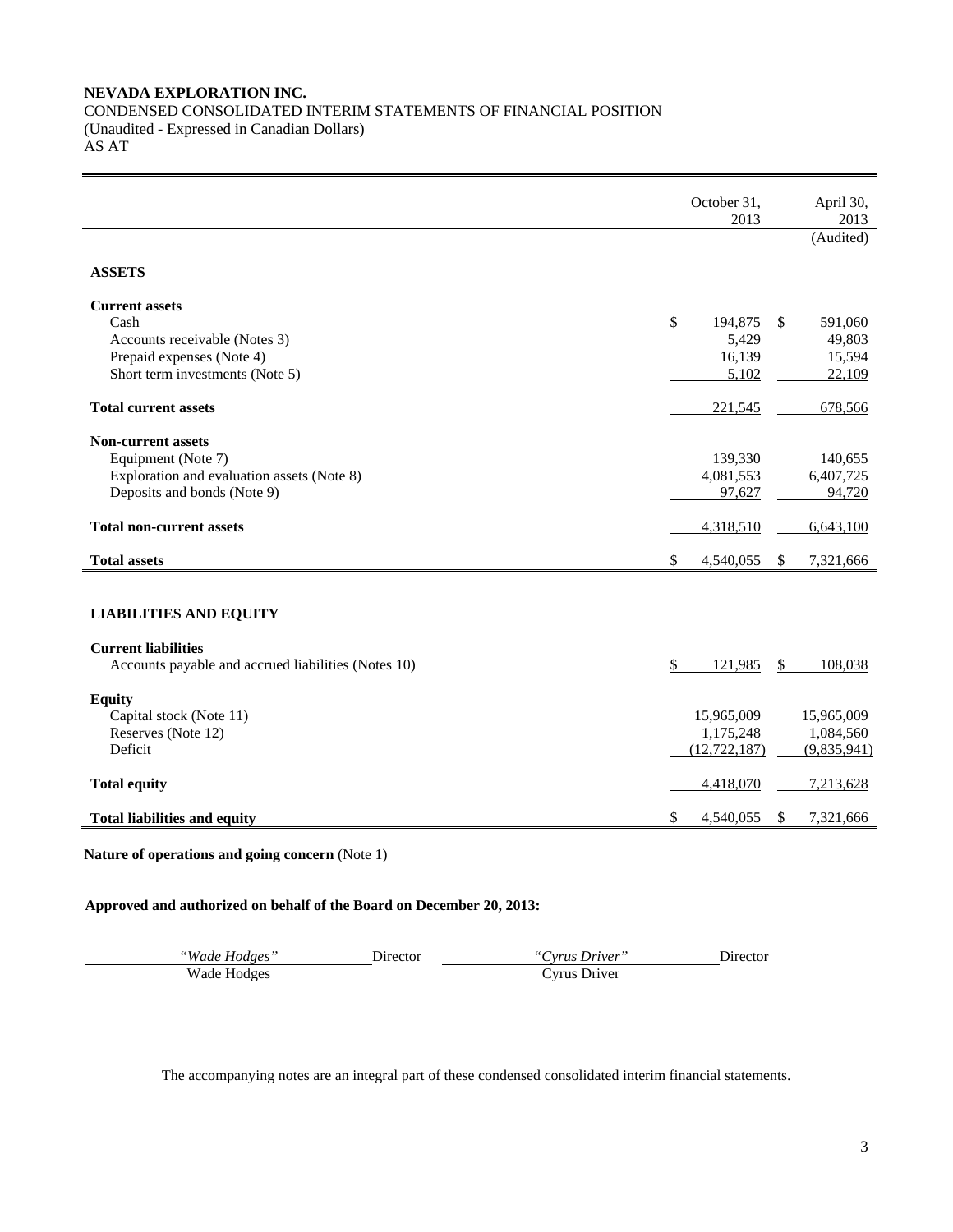## **NEVADA EXPLORATION INC.**  CONDENSED CONSOLIDATED INTERIM STATEMENTS OF COMPREHENSIVE LOSS

(Unaudited - Expressed in Canadian Dollars)

|                                                                                                                                                                       | Three Months<br>Ended<br>October 31,<br>2013 | <b>Three Months</b><br>Ended<br>October 31,<br>2012 | <b>Six Months</b><br>Ended<br>October 31,<br>2013 | <b>Six Months</b><br>Ended<br>October 31,<br>2012 |
|-----------------------------------------------------------------------------------------------------------------------------------------------------------------------|----------------------------------------------|-----------------------------------------------------|---------------------------------------------------|---------------------------------------------------|
| <b>INCOME</b><br>Project management and consulting<br>Option payments (Note 8)                                                                                        | \$<br>99,292<br>103,992                      | \$<br>61,165<br>72,516                              | \$<br>99,292<br>103,992                           | \$<br>123,607<br>72,516                           |
| Interest                                                                                                                                                              | 109                                          | 113                                                 | 109                                               | 230                                               |
| <b>Total income</b>                                                                                                                                                   | 203,393                                      | 133,794                                             | 203,393                                           | 196,353                                           |
| <b>EXPENSES</b>                                                                                                                                                       |                                              |                                                     |                                                   |                                                   |
| Amortization                                                                                                                                                          | 4,126                                        | 16,062                                              | 8,214                                             | 33,442                                            |
| General exploration costs                                                                                                                                             | 70,286                                       | 17,056                                              | 143,810                                           | 28,226                                            |
| Interest and bank charges                                                                                                                                             | 340                                          | 377                                                 | 867                                               | 841                                               |
| Office expenses and other                                                                                                                                             | 18,888                                       | 24,988                                              | 40,693                                            | 43,732                                            |
| Professional fees, consulting and investor relations                                                                                                                  |                                              |                                                     |                                                   |                                                   |
| (Note 6)                                                                                                                                                              | 37,281                                       | 39,293                                              | 74,931                                            | 80,465                                            |
| Project management and consulting                                                                                                                                     | 12,934                                       | 24,486                                              | 12,934                                            | 49,186                                            |
| Rent                                                                                                                                                                  | 16,112                                       | 16,693                                              | 31,633                                            | 40,639                                            |
| Salaries (Note 16)                                                                                                                                                    | 107,721                                      | 102,022                                             | 200,838                                           | 209,015                                           |
| Share-based payments (Notes 12)                                                                                                                                       |                                              | 53,057                                              |                                                   | 55,691                                            |
| Travel                                                                                                                                                                | 3,920                                        | 2,985                                               | 16,405                                            | 4,070                                             |
| <b>Total operating expenses</b>                                                                                                                                       | (271, 608)                                   | (297,019)                                           | (530, 325)                                        | (545, 307)                                        |
| <b>Loss from operations</b>                                                                                                                                           | (68, 215)                                    | (163, 225)                                          | (326, 932)                                        | (348,954)                                         |
| <b>OTHER GAIN (LOSS)</b><br>Gain on sale of equipment<br>Unrealized loss on marketable securities (Note 5)<br>Write-off of exploration and evaluation assets (Note 8) | (6,803)                                      | 13,051                                              | (17,007)<br>(2,632,919)                           | 13,051                                            |
| Total other gain (loss)                                                                                                                                               | (6,803)                                      | 13,051                                              | (2,649,926)                                       | 13,051                                            |
| Net loss for the period                                                                                                                                               | (75,018)                                     | (150, 174)                                          | (2,976,858)                                       | (335,903)                                         |
| OTHER COMPREHENSIVE INCOME (LOSS)<br>Currency translation adjustment                                                                                                  | 57,290                                       | (31,281)                                            | 181,300                                           | 52,234                                            |
| Comprehensive loss for the period                                                                                                                                     | \$<br>(17, 728)                              | \$<br>(181, 455)                                    | \$<br>(2,795,558)                                 | \$<br>(283, 669)                                  |
| Basic and diluted loss per common share                                                                                                                               | \$<br>(0.00)                                 | \$<br>(0.00)                                        | \$<br>(0.02)                                      | \$<br>(0.00)                                      |
| Weighted average number of common shares<br>outstanding                                                                                                               | 128,065,900                                  | 118,045,851                                         | 128,065,900                                       | 118,008,242                                       |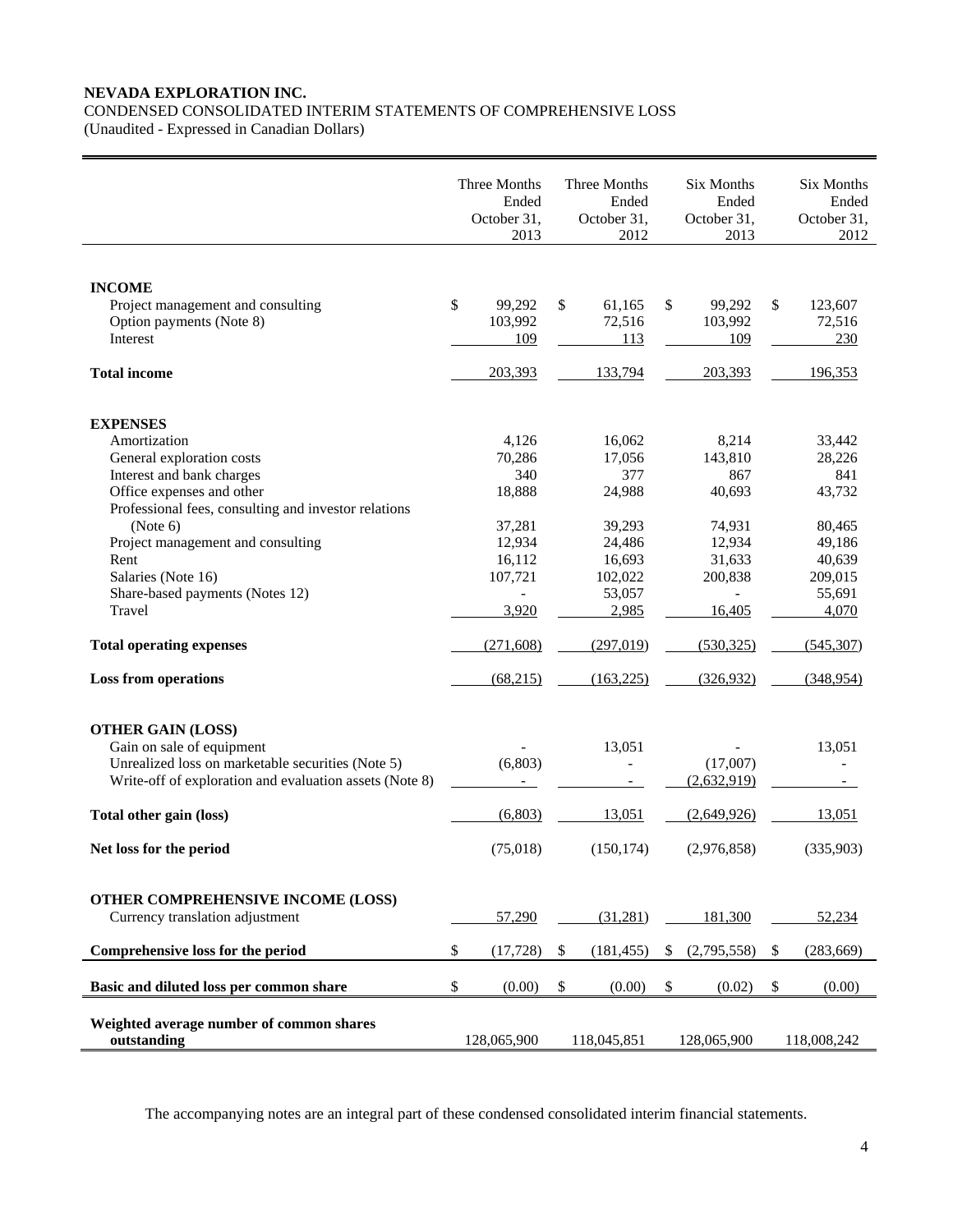## **NEVADA EXPLORATION INC.**  CONDENSED CONSOLIDATED INTERIM STATEMENTS OF CHANGES IN EQUITY (Unaudited - Expressed in Canadian Dollars)

|                                                                                                                                                                                                                           |                                  | Capital Stock |                                                                                                          |    |                                  | Reserves      |                           |               |                         |      |                                                          |     |                                           |      |                                                                        |
|---------------------------------------------------------------------------------------------------------------------------------------------------------------------------------------------------------------------------|----------------------------------|---------------|----------------------------------------------------------------------------------------------------------|----|----------------------------------|---------------|---------------------------|---------------|-------------------------|------|----------------------------------------------------------|-----|-------------------------------------------|------|------------------------------------------------------------------------|
|                                                                                                                                                                                                                           | <b>Shares</b><br>(Note 11)       |               | Amount<br>(Note 11)                                                                                      |    | Options<br>(Note 12)             |               | Warrants<br>(Note 12)     |               | Currency<br>Translation |      | Total<br>Reserves                                        |     | Deficit                                   |      | Total<br>Equity                                                        |
| Balance, April 30, 2012<br>Shares for debt<br>Shares for property<br>Share issuance $costs - cash$<br>Share-based payment<br>Options expired<br>Warrants expired<br>Other comprehensive income<br>Net loss for the period | 117,815,851<br>200,000<br>50,049 | \$            | 15,072,716<br>20,000<br>5,468<br>(424)<br>$\overline{\phantom{a}}$<br>56,625<br>$\overline{\phantom{a}}$ |    | ,320,749<br>55,691<br>(237, 888) | <sup>\$</sup> | 199,166<br>٠<br>(56, 625) | <sup>\$</sup> | (196, 294)<br>52,234    | -\$  | 1,323,621<br>55,691<br>(237, 888)<br>(56, 625)<br>52,234 |     | (9,560,393)<br>237,888<br>(335,903)       | - \$ | 6,835,944<br>20,000<br>5,468<br>(424)<br>55,691<br>52,234<br>(335,903) |
| Balance, October 31, 2012                                                                                                                                                                                                 | 118,065,900                      | \$.           | 15, 154, 385                                                                                             |    | 1,138,552                        | -S            | 142,541                   | S             | (144,060)               | -S   | 1,137,033                                                |     | (9,658,408)                               | - S  | 6,633,010                                                              |
| Balance, April 30, 2013<br>Options expired<br>Other comprehensive income<br>Net loss for the period                                                                                                                       | 128,065,900                      | \$            | 15,965,009<br>٠                                                                                          | \$ | 884,585<br>(90,612)              | -\$           | 286,143<br>٠<br>۰.        | \$            | (86, 168)<br>181,300    | - \$ | 1,084,560<br>(90,612)<br>181,300                         | \$. | $(9,835,941)$ \$<br>90,612<br>(2,976,858) |      | 7,213,628<br>181,300<br>(2,976,858)                                    |
| Balance, October 31, 2013                                                                                                                                                                                                 | 128,065,900                      | \$            | 15,965,009                                                                                               |    | 793,973                          | <sup>\$</sup> | 286,143                   | \$            | 95,132                  |      | 1,175,248                                                | S.  | (12, 722, 187)                            | - S  | 4,418,070                                                              |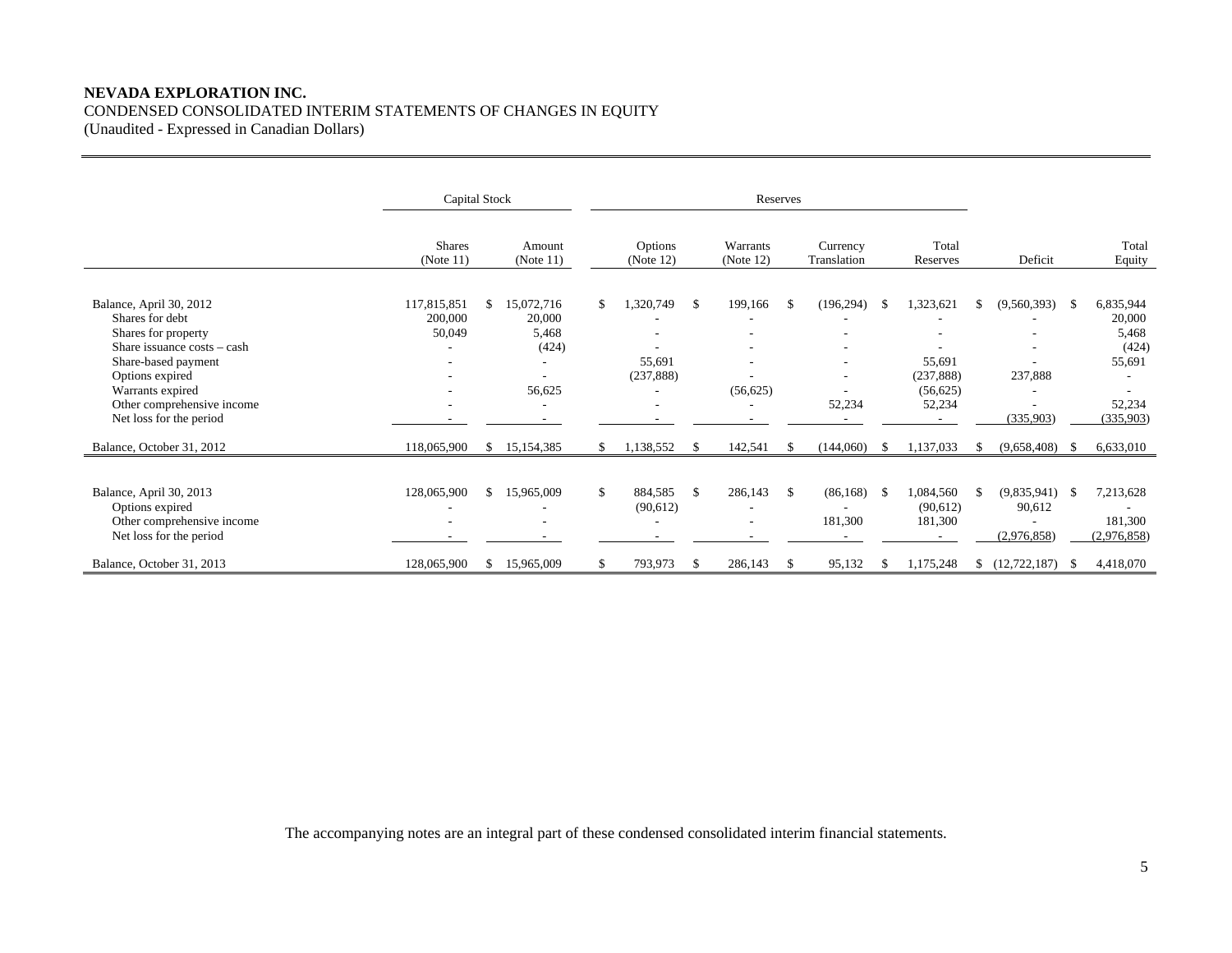# **NEVADA EXPLORATION INC.**  CONDENSED CONSOLIDATED INTERIM STATEMENTS OF CASH FLOWS

(Unaudited - Expressed in Canadian Dollars)

|                                                 | Six Months<br>Ended<br>October 31,<br>2013 | Six Months<br>Ended<br>October 31,<br>2012 |
|-------------------------------------------------|--------------------------------------------|--------------------------------------------|
|                                                 |                                            |                                            |
| CASH FLOWS FROM OPERATING ACTIVITIES            |                                            |                                            |
| Net loss for the period                         | \$<br>$(2,976,858)$ \$                     | (335,903)                                  |
| Items not affecting cash:                       |                                            |                                            |
| Amortization                                    | 8,214                                      | 33,442                                     |
| Accrued interest                                |                                            | (230)                                      |
| Gain on sale of equipment                       |                                            | (13,051)                                   |
| Share-based payments                            |                                            | 55,691                                     |
| Write-off of exploration and evaluation assets  | 2,632,919                                  |                                            |
| Unrealized loss on marketable securities        | 17,007                                     |                                            |
| Changes in non-cash working capital items:      |                                            |                                            |
| Accounts receivable                             | 44,374                                     | (17, 420)                                  |
| Prepaid expenses                                | (545)                                      | 817                                        |
| Accounts payable and accrued liabilities        | 13,947                                     | (47, 496)                                  |
|                                                 |                                            |                                            |
| Net cash used in operating activities           | (260.942)                                  | (324, 150)                                 |
|                                                 |                                            |                                            |
| CASH FLOWS FROM INVESTING ACTIVITIES            |                                            |                                            |
| Acquisition of equipment                        | (2,028)                                    | (9, 464)                                   |
| Proceeds from sale of equipment                 |                                            | 16,819<br>24,975                           |
| Proceeds from exploration and evaluation option | 22,348                                     |                                            |
| Exploration and evaluation expenditures         | (145,095)                                  | (328, 881)                                 |
| Net cash used in investing activities           | (124, 775)                                 | (296, 551)                                 |
|                                                 |                                            |                                            |
| CASH FLOWS FROM FINANCING ACTIVITIES            |                                            |                                            |
| Share issuance costs                            |                                            | (424)                                      |
| Repayment of finance lease obligations          |                                            | (3,866)                                    |
|                                                 |                                            |                                            |
| Net cash used in financing activities           |                                            | (4,290)                                    |
| <b>Effect of foreign exchange</b>               | (10, 468)                                  | (20, 834)                                  |
| Change in cash for the period                   | (396, 185)                                 | (645, 825)                                 |
| Cash, beginning of period                       | 591,060                                    | 777,826                                    |
| Cash, end of period                             | \$<br>194,875<br>\$                        | 132,001                                    |

**Supplemental disclosure with respect to cash flows** (Note 13)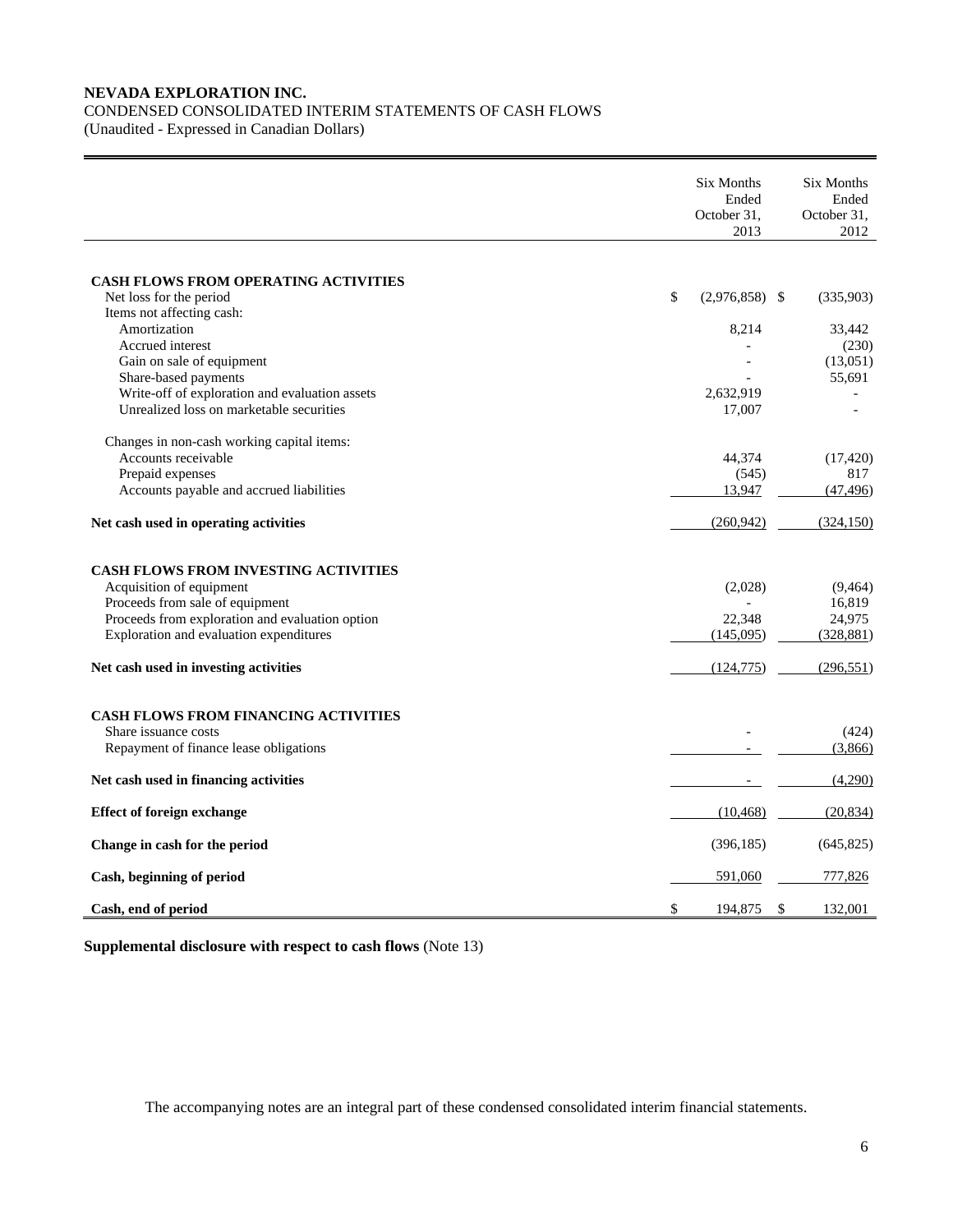## **1. NATURE OF OPERATIONS AND GOING CONCERN**

Nevada Exploration Inc. (the "Company" or "NGE") was incorporated on April 6, 2006 under the Canada Business Corporations Act and is in the business of acquiring and exploring mineral properties. On July 14, 2010, the Company amalgamated with its subsidiary 2107189 Ontario Inc. The Company has not yet determined whether its properties contain reserves that are economically recoverable. The amounts shown for mineral properties and related deferred exploration costs represent costs incurred to date and do not reflect present or future values. The recoverability of these capitalized costs is dependent upon the existence of economically recoverable reserves, the ability of the Company to obtain necessary financing to complete the development of those reserves, and future profitable production.

The Company is listed on the TSX Venture Exchange ("TSX-V") under the trading symbol "NGE" and the Company's head office is located at Suite 1500 - 885 West Georgia Street, Vancouver, BC V6C 3E8. The Company's registered and records office is located at 25th Floor, 700 W. Georgia St., Vancouver, BC V7Y 1B3.

 These condensed consolidated interim financial statements are authorized for issue on behalf of the Board of Directors on December 20, 2013.

#### Going concern

These condensed consolidated interim financial statements have been prepared in accordance with International Financial Reporting Standards ("IFRS") on a going concern basis that presumes the realization of assets and discharge of liabilities in the normal course of business. There are material uncertainties related to adverse conditions and events that cast substantial doubt on the Company's ability to continue as a going concern.

During the period ended October 31, 2013, the Company incurred a comprehensive loss of \$2,976,858 (2012 – \$335,903) and as at that date, the Company had accumulated deficit of \$12,722,187 (April 30, 2013 – \$9,835,941), a working capital surplus of \$99,560 (April 30, 2013 – \$570,528) and negative cash flows from operations of \$260,942 (2012 – \$324,150). These factors create material uncertainties that may cast substantial doubt upon the Company's ability to continue as a going concern.

As is common with junior mining companies, the Company continues to seek capital through various means including the issuance of equity and/or debt to finance its on-going and planned exploration activities and to cover administrative costs.

In order to continue as a going concern and to meet its corporate objectives, the Company will require additional financing through debt or equity issuances or other available means. Although the Company has been successful in the past in obtaining financing, there is no assurance that it will be able to obtain adequate financing in the future or that such financing will be on terms advantageous to the Company.

 Recovery of the carrying value of the mining claims and related deferred exploration expenditures are dependent upon the discovery of economically recoverable resources, the ability of the Company to develop necessary financing to continue exploration and development, the ability of the Company to secure and maintain title and beneficial interest in the properties, entering into agreements with others to explore and develop the properties and upon future profitable production or proceeds from disposition of such properties.

 These condensed consolidated interim financial statements do not include any adjustments to the amounts and classification of assets and liabilities that might be necessary should the Company be unable to continue operations. Such adjustments would be material.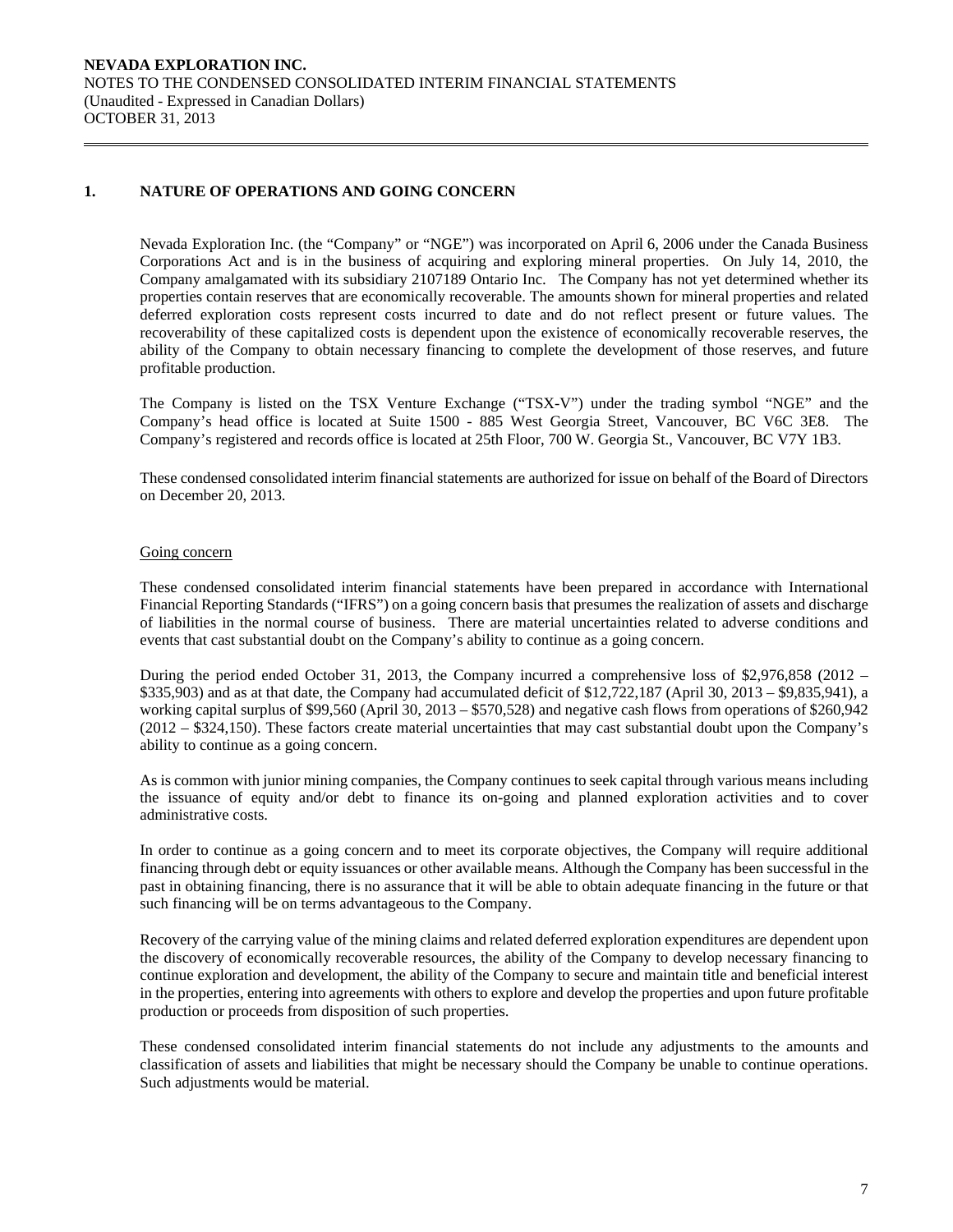## **2. SIGNIFICANT ACCOUNTING POLICIES**

#### **(a) Statement of Compliance**

 These condensed consolidated interim financial statements have been prepared in accordance with IAS 34, *Interim Financial Reporting* ("IAS 34"), as issued by the International Accounting Standards Board ("IASB") and interpretations issued by the IFRS Interpretations Committee (IFRICs). Accordingly, they do not include all of the information required for full annual financial statements by International Financial Reporting Standards ("IFRS") for complete financial statements for year-end reporting purposes. Results for the period ended October 31, 2013, are not necessarily indicative of future results.

 The accounting policies applied by the Company in these condensed consolidated interim financial statements other than as noted in Note 2 (b) are the same as those applied by the Company in its most recent annual audited consolidated financial statements as at and for the year ended April 30, 2013 as filed on SEDAR at www.sedar.com.

## **(b) New Accounting Standards and Amendments to Existing Standards**

 The Company has not applied the following new or revised standards and amendments that have been issued but are not yet effective at October 31, 2013:

- (i) Effective for annual periods beginning on or after January 1, 2014
	- Amendments to IAS 32, *Financial Instruments: Presentation*
	- Amendments to IAS 36, *Impairment of Assets*
- (ii) Effective for annual periods beginning on or after January 1, 2015
	- New standard IFRS 9, *Financial Instruments, Classification and Measurement*

The Company is currently assessing the impact that these standards will have on the Company's condensed consolidated interim financial statements. The Company plans to adopt these standards as soon as they become effective for the Company's reporting period.

## **3. ACCOUNTS RECEIVABLE**

The Company's receivables arise from two main sources: Goods and Services Tax ("GST") receivable due from Canadian government taxation authorities and trade accounts receivable. These are broken down as follows:

|                                                                            | October 31,<br>2013   |    | April 30,<br>2013      |
|----------------------------------------------------------------------------|-----------------------|----|------------------------|
| GST receivable<br>Due from a related party (Note 6)<br>Accounts receivable | \$<br>5,116 \$<br>313 |    | 5,906<br>43,595<br>302 |
| Total                                                                      | 5.429                 | -S | 49,803                 |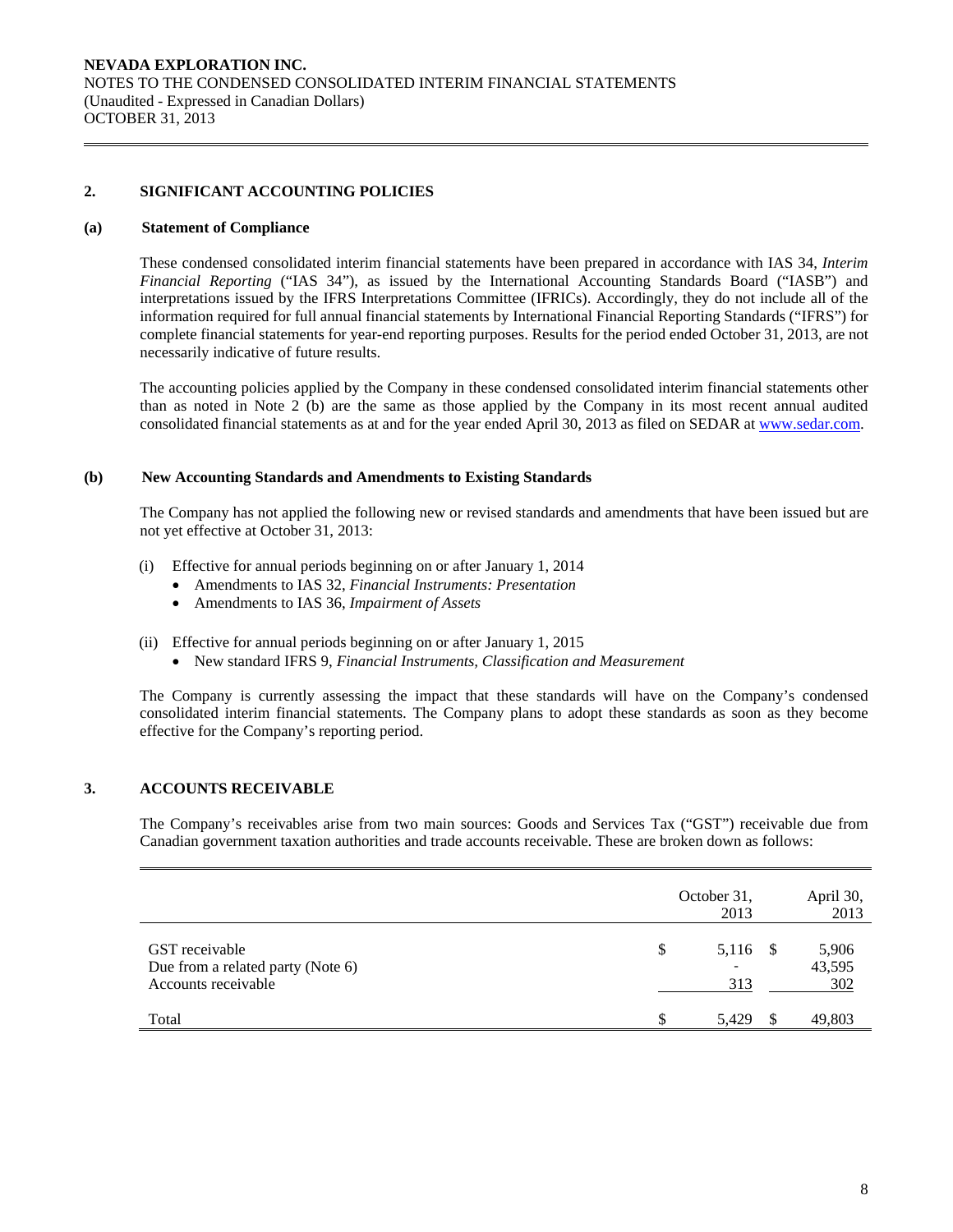## **4. PREPAID EXPENSES**

The prepaid expenses for the Company are as follows:

|                                         | October 31,<br>2013 | April 30,<br>2013 |
|-----------------------------------------|---------------------|-------------------|
| Security deposit for rental of premises | 16,139              | 15,594            |

## **5. SHORT TERM INVESTMENTS**

| As at October 31, 2013               |               |        |      |                       |
|--------------------------------------|---------------|--------|------|-----------------------|
|                                      | <b>Number</b> | Cost   |      | <b>Carrying Value</b> |
| Spruce Ridge Resources Ltd. - Shares | 170,068 \$    | 25,000 | - \$ | 5,102                 |
|                                      |               |        |      |                       |
| As at April 30, 2013                 |               |        |      |                       |
|                                      | <b>Number</b> | Cost   |      | <b>Carrying Value</b> |
| Spruce Ridge Resources Ltd. - Shares | 170,068 \$    | 25,000 | \$   | 22,109                |

During the year ended April 30, 2013, the Company received 170,068 shares with an initial value of \$25,000 from Spruce Ridge Resources Ltd. ("Spruce Ridge") as a partial payment on the option agreement entered into on the Fletcher Junction property (Note 8). During the period ended October 31, 2013, the Company revalued the shares based on the market price at October 31, 2013 resulting in an unrealized loss of \$17,007 (2012 – \$Nil).

The Company classified this investment as fair value through profit or loss and determined the fair value of the Spruce Ridge shares based on the market price per share of \$0.03 at October 31, 2013 (\$0.13 at April 30, 2013). This resulted in a carrying value of \$5,102 as at October 31, 2013 (\$22,109 as at April 30, 2013) for the 170,068 shares.

## **6. RELATED PARTY TRANSACTIONS**

During the period ended October 31, 2013, the Company:

i) paid or accrued \$28,130 in professional fees to a firm in which the Chief Financial Officer of the Company is a partner.

During the period ended October 31, 2012, the Company:

- i) paid or accrued \$31,550 in professional fees to a firm in which the Chief Financial Officer of the Company is a partner.
- ii) entered into an Exploration and Option to Joint Venture Agreement with Spruce Ridge on the Company's Fletcher Junction Project (Note 8). At that time, an Officer and Director of Spruce Ridge was also a Director of the Company.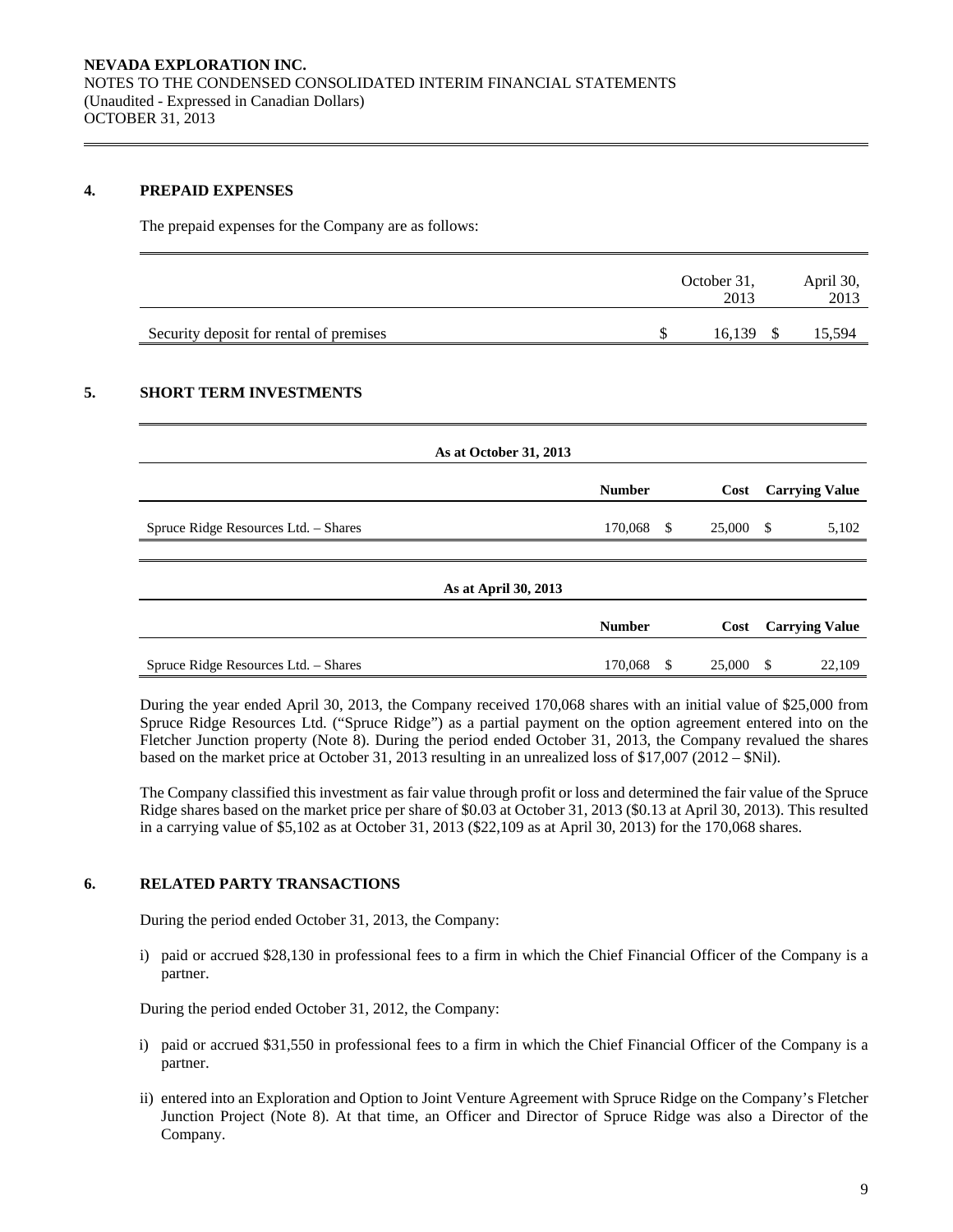## **6. RELATED PARTY TRANSACTIONS** (cont'd…)

As at October 31, 2013, the Company had \$Nil (April 30, 2013 - \$43,595) in accounts receivable from Spruce Ridge as a result of the services provided.

The amounts included in accounts payable and accrued liabilities which are due to related parties are as follows:

|                                                                                        | October 31,<br>2013                      | April 30,<br>2013 |
|----------------------------------------------------------------------------------------|------------------------------------------|-------------------|
| Due to a firm of which the Chief Financial Officer is a partner<br>Due to Spruce Ridge | \$<br>18,780<br>$\overline{\phantom{0}}$ | 15,000<br>25,187  |
|                                                                                        | 18,780                                   | 40,187            |

## **7. EQUIPMENT**

|                                 | Exploration<br>equipment |     | Computer<br>equipment | Total          |
|---------------------------------|--------------------------|-----|-----------------------|----------------|
|                                 |                          |     |                       |                |
| Cost                            |                          |     |                       |                |
| Balance, April 30, 2013         | \$<br>233,766            | \$. | 105,302               | \$ 339,068     |
| <b>Additions</b>                |                          |     | 2,028                 | 2,028          |
| Effect of translation           | 8,167                    |     | 3,685                 | 11,852         |
|                                 |                          |     |                       |                |
| Balance, October 31, 2013       | \$<br>241,933            | S   | 111,015               | 352,948<br>S.  |
|                                 |                          |     |                       |                |
| <b>Accumulated amortization</b> |                          |     |                       |                |
| Balance, April 30, 2013         | \$<br>174,707            | \$. | 23,706                | 198,413<br>\$. |
| Amortization                    | 5,175                    |     | 3,039                 | 8,214          |
| Effect of translation           | 6,141                    |     | 850                   | 6,991          |
|                                 |                          |     |                       |                |
| Balance, October 31, 2013       | \$<br>186,023            | \$. | 27,595                | \$213,618      |
|                                 |                          |     |                       |                |
| <b>Carrying amounts</b>         |                          |     |                       |                |
| As at April 30, 2013            | \$<br>59,059             | \$  | 81,596                | \$140,655      |
| As at October 31, 2013          | \$<br>55,910             | \$  | 83,420                | 139,330<br>S.  |

Included in exploration equipment at October 31, 2013 was database under construction with a cost of \$68,112 (April 30, 2013 - \$63,848). No amortization has been taken on this computer equipment in the current period.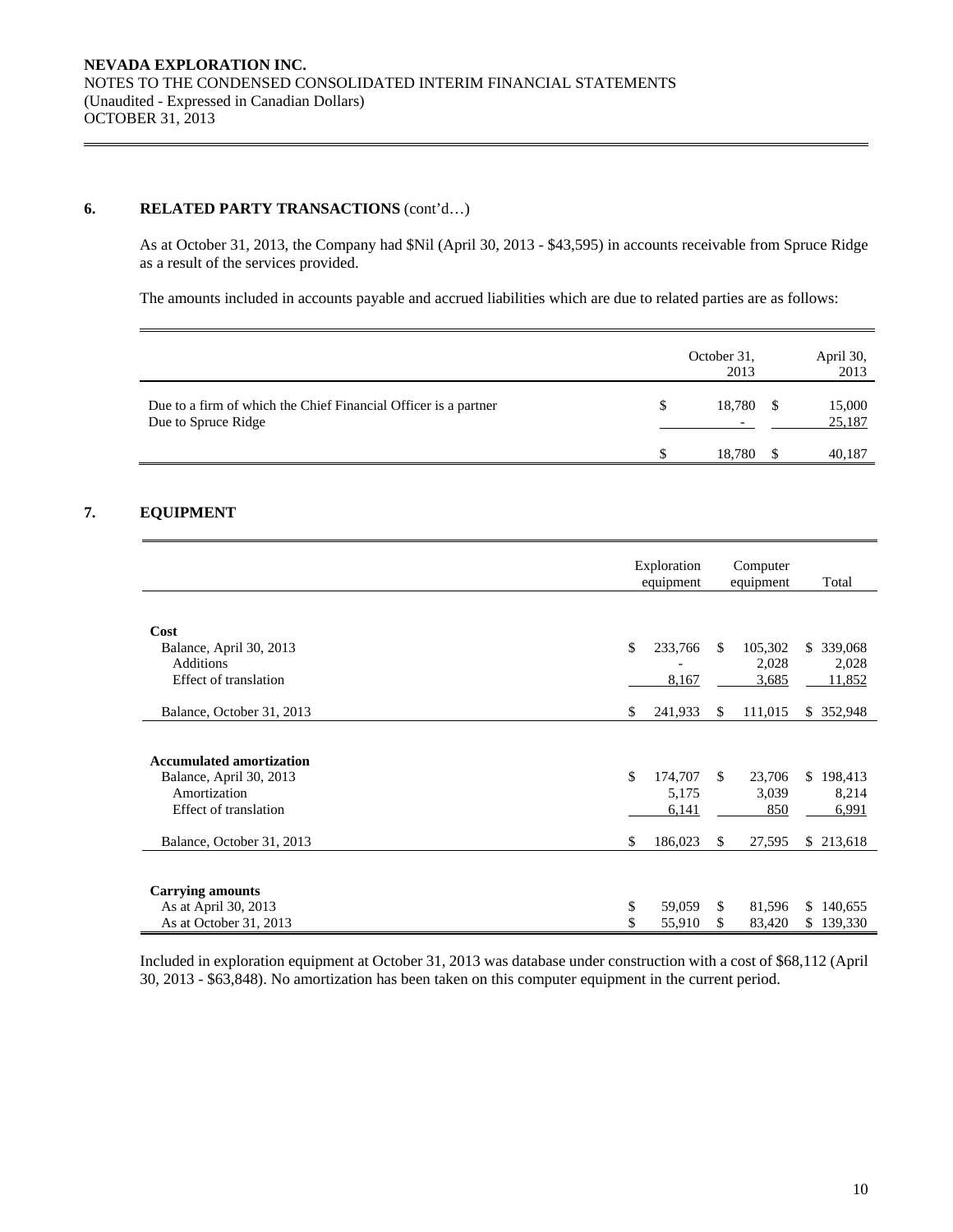#### **NEVADA EXPLORATION INC.**

NOTES TO THE CONDENSED CONSOLIDATED INTERIM FINANCIAL STATEMENTS (Unaudited - Expressed in Canadian Dollars) OCTOBER 31, 2013

## **8. EXPLORATION AND EVALUATION ASSETS**

For the period ended October 31, 2013:

|                               | AW             | FJ             | HP            | KC            | <b>BU</b>   | JU                       | RP         | SP            | WF                       | <b>TOTAL</b>     |
|-------------------------------|----------------|----------------|---------------|---------------|-------------|--------------------------|------------|---------------|--------------------------|------------------|
| <b>Acquisition costs</b>      |                |                |               |               |             |                          |            |               |                          |                  |
| Balance – beginning of period | 198,809<br>\$. | 221,255<br>\$. | 78,902<br>\$. | 772,938<br>\$ | \$424,247   | \$175,991                | \$ 207,301 | 352,806<br>\$ | \$219,903                | 2,652,152<br>S.  |
| Additions - cash              | 18,316         | 18,316         | 21,742        | 81,385        |             |                          |            |               |                          | 139,759          |
| Option payments received      |                | (22, 348)      | ۰             |               |             | $\overline{\phantom{0}}$ |            |               | $\overline{\phantom{0}}$ | (22, 348)        |
| <b>Effect of translation</b>  | 7,345          | 7,348          | 3,404         | 28,898        | 8,289       | 3,438                    | 4,050      | 6,893         | 4,297                    | 73,962           |
| Balance – end of period       | 224,470        | 224,571        | 104,048       | 883,221       | 432,536     | 179,429                  | 211,351    | 359,699       | 224,200                  | 2,843,525        |
| <b>Exploration costs</b>      |                |                |               |               |             |                          |            |               |                          |                  |
| Balance – beginning of period | 646,081        | 1,032,098      | 799,528       | 75,649        | 902,446     | 61,265                   | 65,405     | 87,396        | 85,705                   | 3,755,573        |
| Geological                    | 745            |                | 4,591         |               |             |                          |            |               |                          | 5,336            |
| <b>Effect of translation</b>  | 21,880         | 34,912         | 27,200        | 2,559         | 17,631      | 1,197                    | 1,278      | 1,707         | .674                     | 110,038          |
|                               |                |                |               |               |             |                          |            |               |                          |                  |
| Balance – end of period       | 668,706        | 1,067,010      | 831,319       | 78,208        | 920,077     | 62,462                   | 66,683     | 89,103        | 87,379                   | 3,870,947        |
| Write-off                     |                |                |               |               | (1,352,613) | (241,891)                | (278, 034) | (448, 802)    | (311,579)                | (2,632,919)      |
| <b>Total costs</b>            | \$893,176      | \$1,291,581    | 935,367<br>\$ | 961,429<br>\$ |             |                          |            |               |                          | 4,081,553<br>\$. |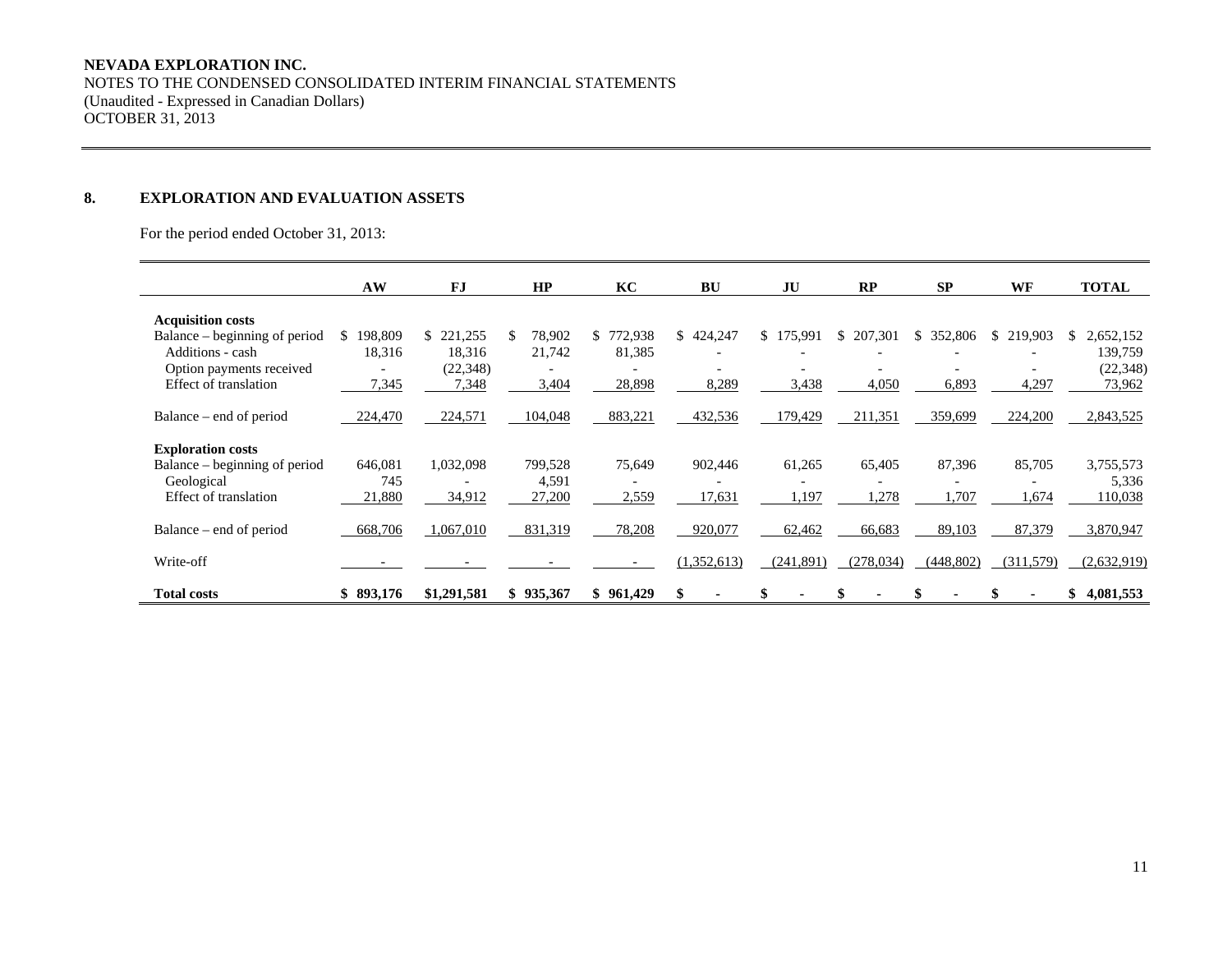#### **NEVADA EXPLORATION INC.**

NOTES TO THE CONDENSED CONSOLIDATED INTERIM FINANCIAL STATEMENTS (Unaudited - Expressed in Canadian Dollars) OCTOBER 31, 2013

## 8. **EXPLORATION AND EVALUATION ASSETS** (cont'd...)

For the year ended April 30, 2013:

|                                                         | AW            | FJ                       | KC        | HP           | <b>BU</b>     | JU            | RP            | SP             | WF                       | <b>TOTAL</b> |
|---------------------------------------------------------|---------------|--------------------------|-----------|--------------|---------------|---------------|---------------|----------------|--------------------------|--------------|
|                                                         |               |                          |           |              |               |               |               |                |                          |              |
| <b>Acquisition costs</b><br>Balance – beginning of year | 164,063<br>S. | \$ 267,010               | \$644,510 | 56,520<br>S. | 399,961<br>S. | \$156,360     | 192,187<br>S. | 301,753        | 200,844<br>S.            | \$2,383,208  |
| Additions – cash                                        | 30,976        |                          | 108,309   | 20,886       | 16,242        | 16,294        | 11,183        | S<br>44,363    | 14,889                   | 263,142      |
| Additions – shares                                      |               |                          | 5,463     |              |               |               |               |                |                          |              |
|                                                         |               | ٠                        |           |              |               |               |               |                |                          | 5,463        |
| Option payments received                                |               | (49,950)                 |           |              |               |               |               |                |                          | (49,950)     |
| Effect of translation                                   | 3,770         | 4,195                    | 14,656    | .496         | 8,044         | 3,337         | 3,931         | 6,690          | 4,170                    | 50,289       |
| Balance – end of year                                   | 198,809       | 221,255                  | 772,938   | 78,902       | 424,247       | 175,991       | 207,301       | 352,806        | 219,903                  | 2,652,152    |
| <b>Exploration costs</b>                                |               |                          |           |              |               |               |               |                |                          |              |
| Balance – beginning of year                             | 624,356       | 1,012,327                | 54,234    | 764,783      | 869,907       | 60,104        | 64,165        | 85,739         | 84,080                   | 3,619,695    |
| Geochemistry                                            | 5,446         |                          | 1,761     |              | 9,975         |               |               |                |                          | 17,182       |
| Geophysics                                              |               | $\overline{\phantom{0}}$ | 11,361    |              |               | ۰             |               |                | $\overline{\phantom{a}}$ | 11,361       |
| Geological                                              | 2,677         | 40                       | 6.489     | 19,585       | 3,753         |               |               |                | $\overline{\phantom{a}}$ | 32,544       |
| Travel                                                  | 1,351         | 161                      | 370       |              | 1,699         |               |               |                |                          | 3,581        |
| Effect of translation                                   | 12,251        | 19,570                   | 1,434     | 15,160       | 17,112        | .161          | ,240          | 1,657          | 1,625                    | 71,210       |
|                                                         |               |                          |           |              |               |               |               |                |                          |              |
| Balance – end of year                                   | 646,081       | 1,032,098                | 75,649    | 799,528      | 902,446       | 61,265        | 65,405        | 87,396         | 85,705                   | 3,755,573    |
|                                                         |               |                          |           |              |               |               |               |                |                          |              |
| <b>Total costs</b>                                      | \$844,890     | \$1,253,353              | \$848,587 | \$878,430    | \$1,326,693   | 237,256<br>\$ | 272,706<br>S. | 440,202<br>SS. | 305,608<br>SS.           | \$6,407,725  |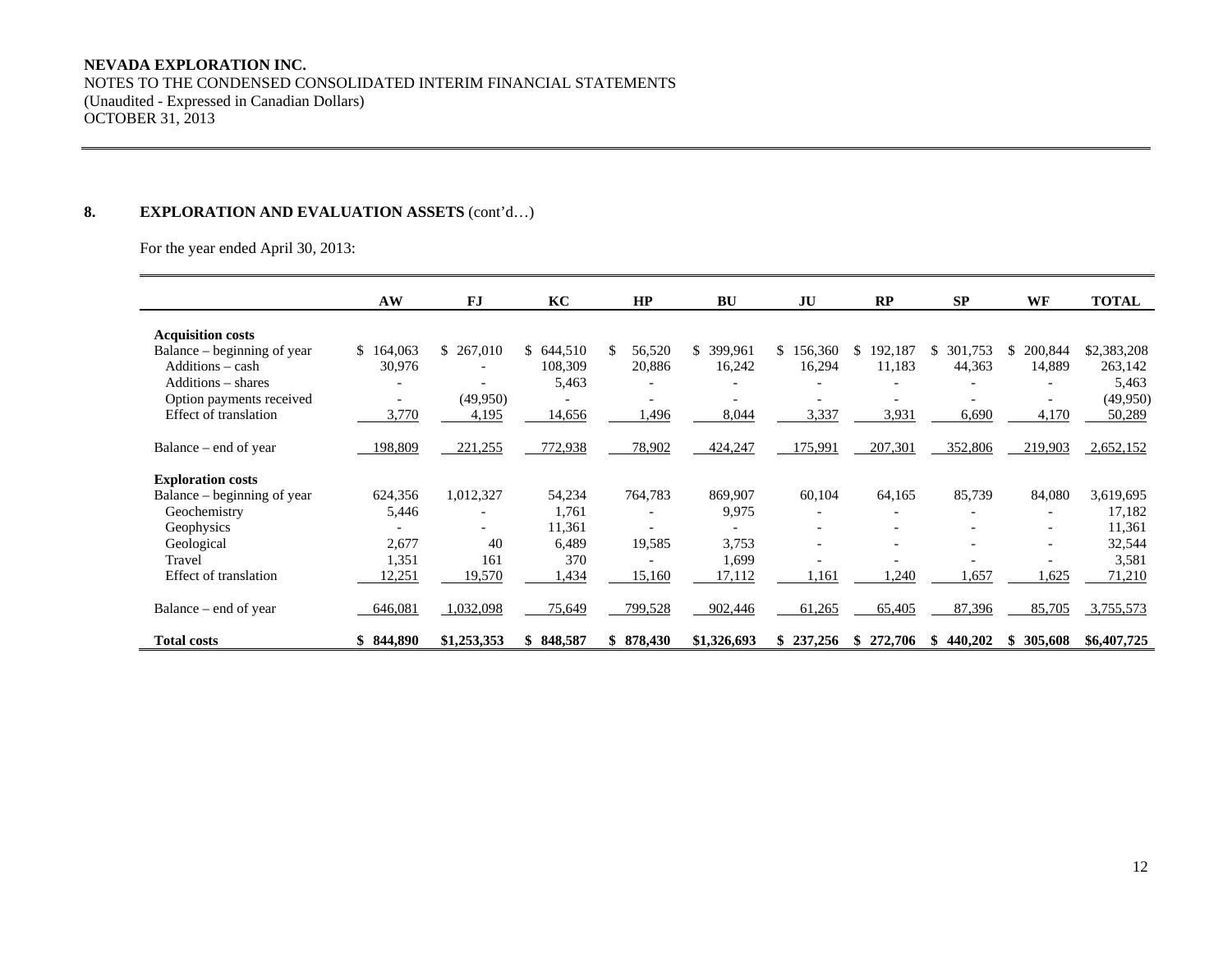## **8. EXPLORATION AND EVALUATION ASSETS** (cont'd….)

#### **Awakening (AW)**

The Awakening Project is located in Humboldt County, Nevada, approximately 50 km north-northwest of Winnemucca, Nevada. The Company has a 100% interest in 206 (2012 – 432) claims (approx. 16.7 km<sup>2</sup>) at Awakening.

On July 1, 2008, the Company entered into a Mining Lease agreement with DIR Exploration Inc. ("DIR") on 15 claims (approx. 120 hectares). Based on the results of the Company's work to date at the Awakening Project, the Company has focused its exploration on areas within the claims controlled directly by NGE; accordingly, NGE terminated the Mining Lease during the year ended April 30, 2013.

On June 4, 2010, the Company entered into an Exploration and Option to Joint Venture Agreement with Northgate Minerals Corp. ("Northgate"), whereby Northgate could earn a joint venture interest in the Awakening Gold Project.

In October, 2011, Northgate was acquired by AuRico Gold Inc. ("AuRico"), and during the year ended April 30, 2012, AuRico elected to terminate the Agreement and retains no interest in the project.

#### **Fletcher Junction (FJ)**

The Fletcher Junction Project is located in Mineral County, Nevada, approximately 30 km southwest of Hawthorne, Nevada. The Company has a 100% interest in 117 (2012 – 117) claims (approx. 9.6 km<sup>2</sup>) at the Fletcher Junction Project, subject to a 1.25% net smelter return royalty ("NSR").

During the year ended April 30, 2013, the Company entered into an Exploration and Option to Joint Venture Agreement with Spruce Ridge Resources Ltd. ("Spruce Ridge"), whereby Spruce Ridge had the right to earn a 70% joint venture interest in the property, subject to an additional 15% upon completion of the earn-in and feasibility report, by:

- a) funding US\$2,600,000 in qualifying expenditures over 4 years; and
- b) making US\$300,000 in payments over 3 years of which Spruce Ridge may elect to pay up to 50% of the payments by issuing common shares to the Company. Upon signing the agreement, Spruce Ridge paid the Company US\$25,000 and issued 170,068 shares to the Company with an initial value of US\$25,000 (Note 5).

During the period ended October 31, 2013, Spruce Ridge terminated the Exploration and Option to Joint Venture Agreement and paid US\$22,000 to settle outstanding obligations under the agreement and consequently retains no interest in the project.

## **Kelly Creek (KC)**

The Kelly Creek Project is located in Humboldt County, Nevada, approximately 40 km north-northwest of Battle Mountain, Nevada. The Company has a 100% interest in  $430(2012 - 581)$  claims (approx. 34.8 km<sup>2</sup>) at Kelly Creek.

On October 1, 2009, the Company entered into a Mining Lease and Option to Purchase Agreement with Genesis Gold Corporation ("Genesis"). Genesis has 100% interest in 254 (2012 – 254) claims (approx. 20.2 km<sup>2</sup>) at Kelly Creek. Under the Agreement, the Company is the Operator and has the option to purchase 100% of the Genesis claims for 100,000 common shares (50,000 shares issued in 2011, 50,000 shares issued in 2010) and US\$1,500,000, subject to a 1.5% Net Smelter Return Royalty ("Royalty"). The Company also has the option to purchase one half of the royalty (0.75%) for US\$750,000. The share issuance transaction is measured at fair value of the shares issued as the fair value of the option payment could not be reliably measured.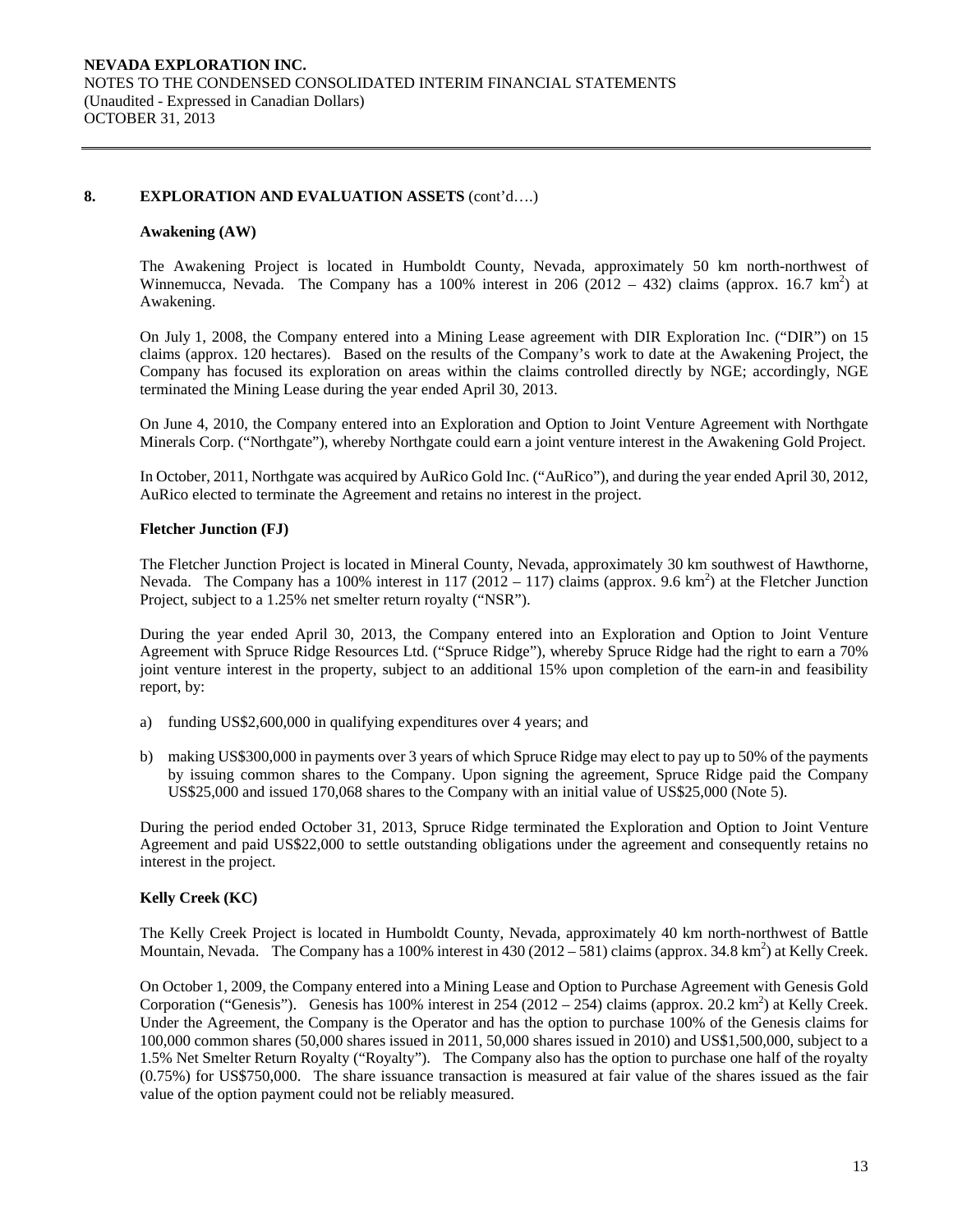## 8. EXPLORATION AND EVALUATION ASSETS  $(cont'd....)$

## **Kelly Creek (KC)** (cont'd…)

The Company shall pay to Genesis advance royalty payments as follows:

| $1st$ anniversary                                 | 5.000  | (paid)               |
|---------------------------------------------------|--------|----------------------|
| $2nd$ anniversary                                 | 10,000 | (paid)               |
| $3rd$ anniversary                                 | 10,000 | (paid) <sup>i)</sup> |
| $4th$ anniversary                                 | 10,000 | (paid)               |
| 5 <sup>th</sup> and each subsequent anniversaries | 50,000 |                      |

i) 50% was paid in cash and another 50% was paid through the issuance of 50,049 shares during the year ended April 30, 2013.

## **Hot Pot (HP)**

On September 16, 2005, the Company entered into a Mining Lease Agreement on 8.8  $km^2$  at the Hot Project located in Humboldt County, Nevada, approximately 30 km northwest of Battle Mountain, Nevada. Under the terms of the agreement, the Company is required to make annual payments of US\$20,000 on each anniversary, and the agreement is subject to a 3% NSR to the property owner. The Company also controls  $6(2012-6)$  claims (approx. 50) hectares) at Hot Pot. All of the Company's mineral interests at Hot Pot are subject to a 1.25% NSR.

On September 16, 2009, the Company entered into an Exploration Agreement with International Enexco Ltd. ("Enexco") whereby Enexco could earn a 51% interest in the Hot Pot Property by drilling 6,000 meters (19,600ft) over three years, with the option to earn an additional 19%, for 70% total, by drilling another 3,000 meters (9,800ft) during the fourth year. During the year ended April 30, 2012, Enexco elected to terminate the agreement and retains no interest in the project.

## **Grass Valley Project**

On February 27, 2012, the Company announced the signing of agreement with McEwen Mining Inc, ("MMI"), a two-year Exploration Agreement to generate new gold projects in a 25,000 hectare (95 sq mi) study area in north central Nevada (referred to as the Area of Interest or "AOI") using the Company's hydrogeochemistry exploration technology.

Under the agreement, the Company is engaged to complete a hydrogeochemistry sampling program across the large AOI to identify and delineate discrete new target areas in exchange for a service fee. Any projects that MMI acquires within the AOI will be deemed Designated Properties. Upon acquiring a Designated Property, MMI will pay the Company the greater of US\$25,000 or US\$100 per claim, and grant the Company a 30% carried interest in the Designated Property. MMI will be the manager of the Designated Properties, will have sole discretion on the nature and timing of all exploration and development activities at the Designated Properties, and will be solely responsible for payment of all costs incurred in respect of the Designated Properties. If MMI completes a Production Decision Report on a Designated Property that MMI deems sufficient to base a decision to commence production, the Designated Property will advance under a Joint Venture agreement.

On September 24, 2012, the Company announced that MMI elected to designate a new gold project in Grass Valley, Nevada, as a Designated Property. The Grass Valley Project consists of approximately 59 square kilometres (23 sq mi) of unpatented mining claims and is located along the western side of Grass Valley in central Nevada, approximately 16 kilometres (10 mi) south of Barrick Gold Corp.'s Cortez Hills, the world's largest primary gold producer in 2011. As per the terms of the Exploration Agreement, MMI has granted the Company a 30% carried interest in the property and paid the Company \$72,516 (US\$73,500) which has been recognized as option payments income for the year ended April 30, 2013.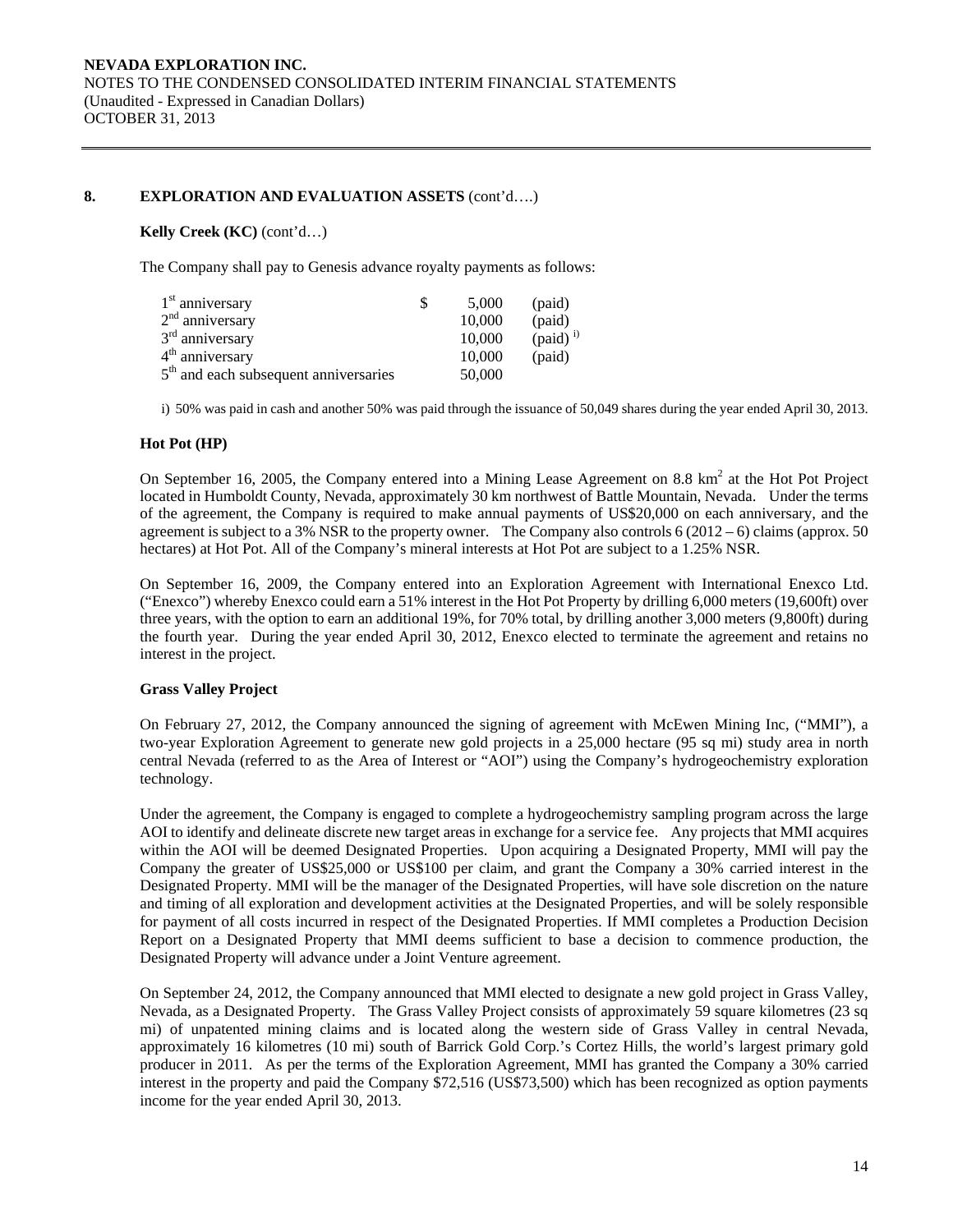#### **8. EXPLORATION AND EVALUATION ASSETS** (cont'd…)

#### **Grass Valley Project** (cont'd…)

Under the agreement, if MMI elects to continue maintaining the Designated Property, MMI agrees to pay the Company the following staged payments:

| 1 <sup>st</sup> anniversary                       | US\$ 100,000 | (received) |
|---------------------------------------------------|--------------|------------|
| $2nd$ anniversary                                 | 100,000      |            |
| $3rd$ anniversary                                 | 100,000      |            |
| $4th$ anniversary                                 | 100,000      |            |
| 5 <sup>th</sup> and each subsequent anniversaries | 250,000      |            |

#### **Bull Creek (BU)**

The Bull Creek Project is located in Humboldt County, Nevada, approximately 60 km west-northwest of Winnemucca, Nevada. The Company held a 100% interest in 108 (2012 – 264) claims (approx. 8.7 km<sup>2</sup>) at Bull Creek. During the period ended October 31, 2013, the Company realigned its land holdings in Nevada and decided to drop its land position in the Bull Creek Project. The Company wrote off all associated costs of \$1,352,613 during the period ended October 31, 2013.

#### **Jungo (JU)**

The Jungo Property is located in both Humboldt and Pershing Counties, Nevada, approximately 60 km west of Winnemucca, Nevada. The Company held a 100% interest in  $\overline{108}$  (2012 – 156) claims (approx. 8.7 km<sup>2</sup>) at Jungo. During the period ended October 31, 2013, the Company realigned its land holdings in Nevada and decided to drop its land position in the Jungo Property. The Company wrote off all associated costs of \$241,891 during the period ended October 31, 2013.

### **Rye Patch (RP)**

The Rye Patch Project is located in Pershing County, Nevada, approximately 30 km northeast of Lovelock, Nevada. The Company held a 100% interest in 41 (2012 – 126) claims (approx. 3.3 km<sup>2</sup>) at Rye Patch, as well as Mining Lease Agreements covering another 70 hectares.

During the period ended October 31, 2013, the Mining Lease Agreements expired and the Company dropped its claims at the Rye Patch Project. The Company wrote off all associated costs of \$278,034 during the period ended October 31, 2013.

### **Sand Pass (SP)**

The Sand Pass Project is located in Humboldt County, Nevada, approximately 10 km north of Winnemucca, Nevada. The Company held a 100% interest in 89 (2012 – 145) claims (approx. 16.6 km<sup>2</sup>) at Sand Pass, as well as a Mining Lease Agreement covering another 940 hectares. During the period ended October 31, 2013, the Company terminated the Mining Lease Agreement, and dropped all its claims at Sand Pass. The Company wrote off all associated costs of \$448,802 during the period ended October 31, 2013.

#### **Whiskey Flats (WF)**

The Whiskey Flats Project is located in Mineral County, Nevada, approximately 20 km south of Hawthorne, Nevada. The Company held a 100% interest in 99 (2012 – 123) claims  $(8.0 \text{ km}^2)$  at Whiskey Flats. During the period ended October 31, 2013, the Company realigned its land holdings in Nevada and decided to drop its land position in the Whiskey Flats Project. The Company wrote off all associated costs of \$311,579 during the period ended October 31, 2013.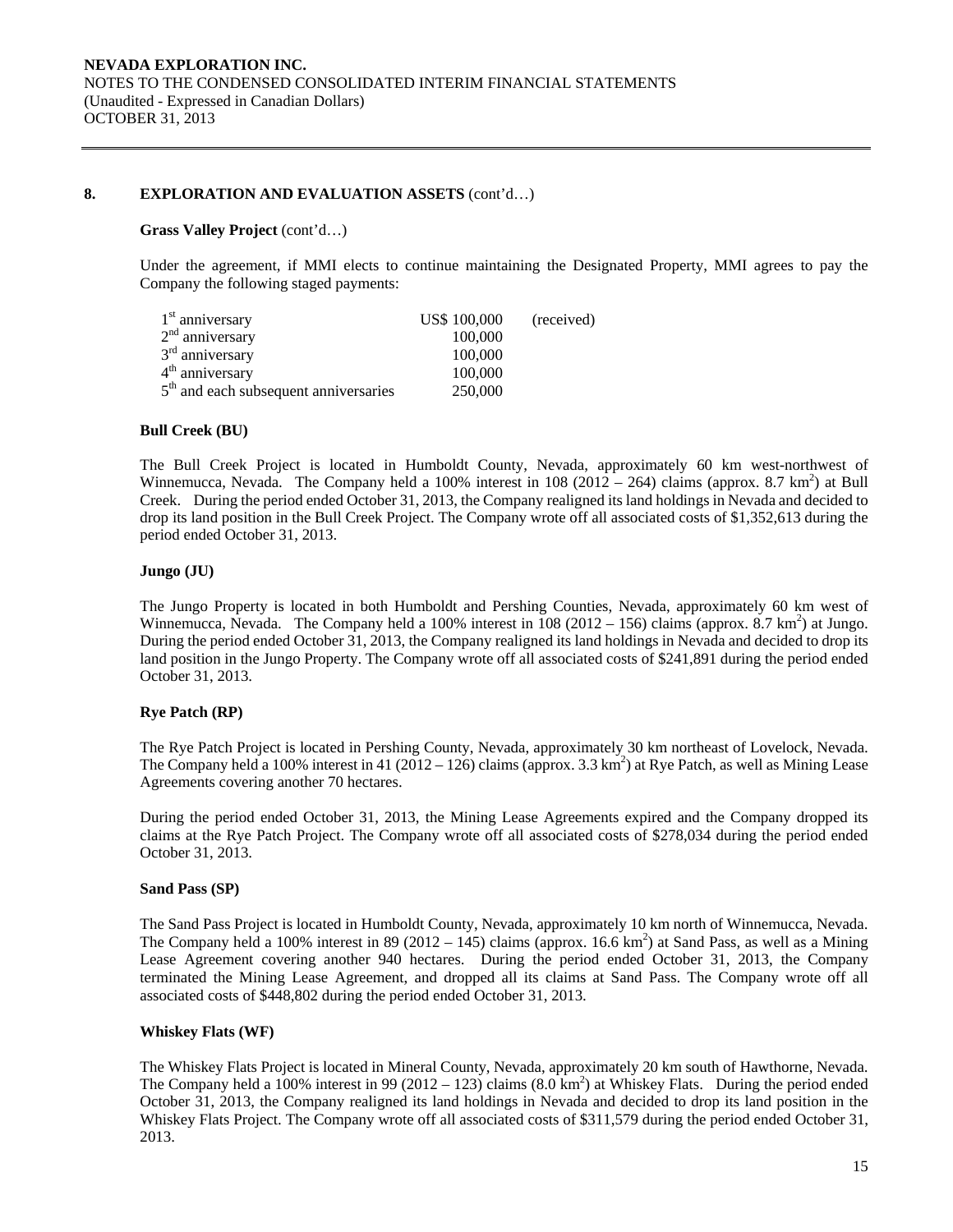#### **8. EXPLORATION AND EVALUATION ASSETS** (cont'd…)

#### **South Grass Valley (SGV)**

Subsequent to the period ended October 31, 2013, the Company established the South Grass Valley Project by staking 186 unpatented mining claims (15km2). The Project is located in Lander County, north-central Nevada, approximately 50 kilometres (32 miles) south southwest of Barrick Gold Corp.'s Cortez Pipeline property.

#### **9. DEPOSITS AND BONDS**

|                                                                              | October 31,<br>2013    |   | April 30,<br>2013 |
|------------------------------------------------------------------------------|------------------------|---|-------------------|
| Security deposits <sup>(1)</sup><br>Reclamation bond deposits <sup>(2)</sup> | \$<br>11,500<br>86,127 | S | 11,500<br>83,220  |
|                                                                              | \$<br>97,627           |   | 94,720            |

(1) Security deposits consists of a \$11,500 guaranteed investment certificate ("GIC") maturing on August 3, 2014 and bearing interest at prime less 2%. The GIC is used to secure the credit limit on a credit card.

(2) Reclamation deposits are required by the U.S. Bureau of Land Management ("BLM") and the U.S. Forest Service ("USFS") to ensure that any reclamation and clean-up work required on the Company's properties will be completed to the satisfaction of the BLM and the USFS. The Company did not have any asset retirement obligations as of October 31, 2013 and April 30, 2013.

## **10. ACCOUNTS PAYABLE AND ACCRUED LIABILITIES**

Accounts payable and accrued liabilities for the Company are as follows:

|                                                                                                                        | October 31,<br>2013                                          |   | April 30,<br>2013         |
|------------------------------------------------------------------------------------------------------------------------|--------------------------------------------------------------|---|---------------------------|
| Customer prepayments<br>Trade payables<br>Due to related parties (Note 6)<br>Due to key management personnel (Note 16) | \$<br>$\overline{\phantom{a}}$<br>57,968<br>18.780<br>14,677 | S | 12,151<br>7,766<br>40,187 |
| <b>Accrued liabilities</b>                                                                                             | 30,560                                                       |   | 47,934                    |
| Total                                                                                                                  | \$<br>121.985                                                |   | 108.038                   |

## **11. CAPITAL STOCK**

a) Authorized share capital:

As at October 31, 2013, the authorized share capital of the Company was: Unlimited number of common shares without par value; Unlimited number of preferred shares without par value; All issued shares are fully paid.

b) Issued share capital:

During the period ended October 31, 2013, the Company did not have any share activities.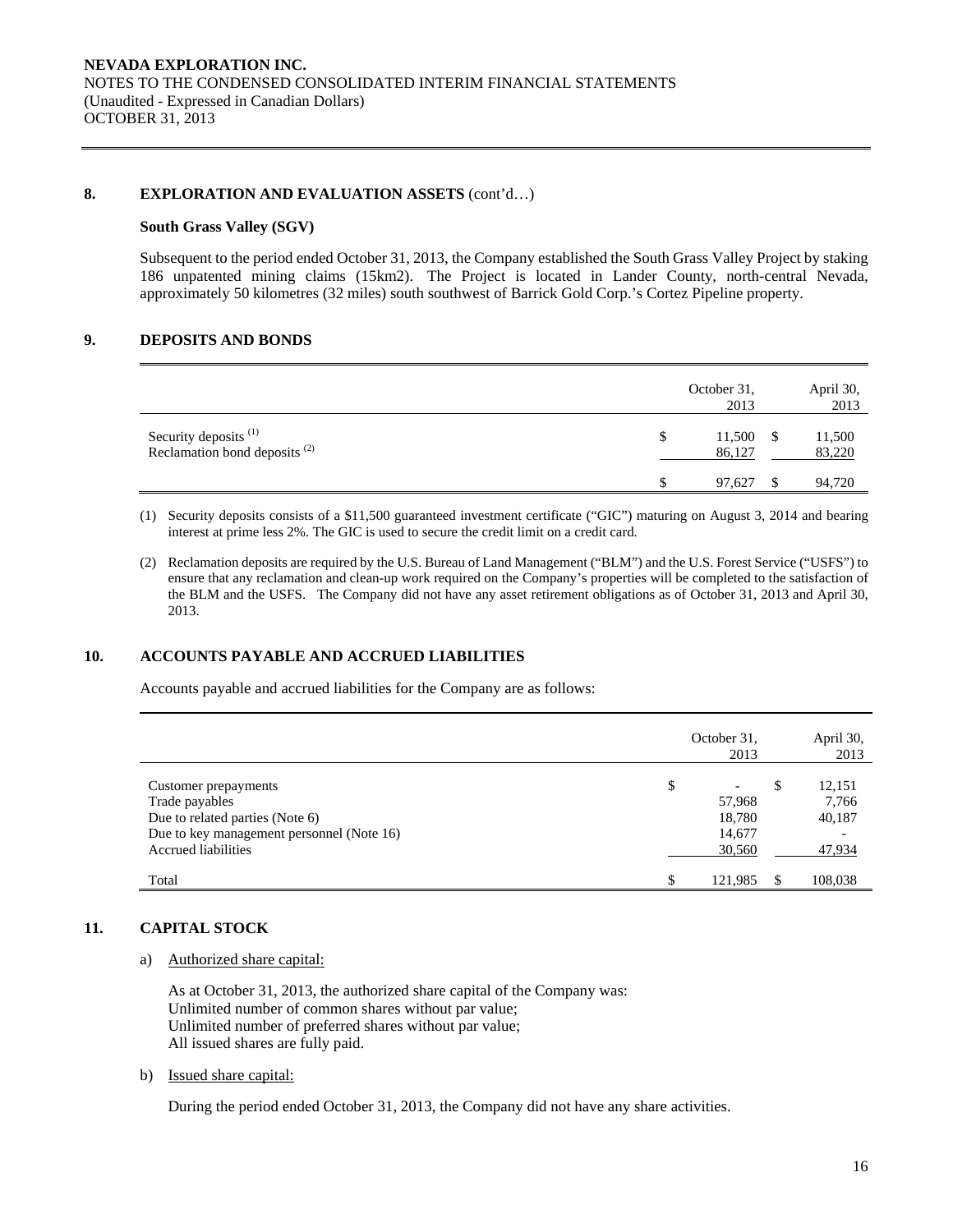## **11. CAPITAL STOCK** (cont'd…)

b) Issued share capital: (cont'd…)

During the period ended October 31, 2012, the Company:

- i) settled outstanding indebtedness of \$20,000 to a vendor through the issuance of 200,000 common shares of the Company at a deemed price of \$0.10 per common share; and
- ii) issued 50,049 common shares of the Company at a deemed price of \$0.11 per common share as part of the annual payment due under a mining lease with Genesis on the Kelly Creek Project (Note 8).

## **12. RESERVES**

a) Options

The Company has a stock option plan under which it is authorized to grant options to executive officers and directors, employees and consultants enabling them to acquire up to 10% of the issued and outstanding common stock of the Company. Under the plan, the exercise price of each option equals the market price, minimum price or a discounted price of the Company's stock as calculated on the date of grant. The options can be granted for a maximum term of five years, and generally vest over a 3 year period, or as determined by the Company's directors.

During the period ended October 31, 2013, the Company granted Nil (2012 – 600,000) stock options resulting in share-based payment expense of \$Nil (2012 - \$53,057).

During the period ended October 31, 2013, the Company recorded share-based payment expense of \$Nil (2012 - \$2,634) for options granted in the prior period which vested during the period.

| Expiry date                                            | Exercise<br>price | April 30,<br>2013 | Granted | Expired /<br>Forfeited | October 31.<br>2013 | Exercisable |
|--------------------------------------------------------|-------------------|-------------------|---------|------------------------|---------------------|-------------|
| June 10, 2013                                          | \$<br>0.15        | 200,000           |         | (200,000)              |                     |             |
| September 30, 2014                                     | 0.16              | 250,000           |         |                        | 250,000             | 250,000     |
| September 30, 2014                                     | 0.10              | 900,000           |         | ۰                      | 900,000             | 900,000     |
| November 17, 2014                                      | 0.10              | 600,000           |         | ۰                      | 600,000             | 600,000     |
| December 31, 2015                                      | 0.10              | 3.100.000         |         |                        | 3.100.000           | 3,100,000   |
| August 9, 2016                                         | 0.10              | 2.250,000         |         |                        | 2.250,000           | 2.250,000   |
| September 25, 2017                                     | 0.11              | 600,000           |         |                        | 600,000             | 600,000     |
| December 4, 2017                                       | 0.12              | 500,000           |         |                        | 500,000             | 500,000     |
|                                                        |                   |                   |         |                        |                     |             |
| Total                                                  |                   | 8,400,000         |         | (200,000)              | 8,200,000           | 8,200,000   |
|                                                        |                   |                   |         |                        |                     |             |
| Weighted average exercise price                        |                   | 0.10              |         | 0.15                   | 0.10                | 0.10        |
| Weighted average remaining life of options outstanding |                   |                   |         |                        | 2.32 years          |             |

A continuity of share purchase options for the period ended October 31, 2013 is as follows:

Option pricing models require the use of estimates and assumptions including the expected volatility. Changes in underlying assumptions can materially affect the fair value estimates. The following weighted average assumptions were used for the Black-Scholes valuation of options granted during the period: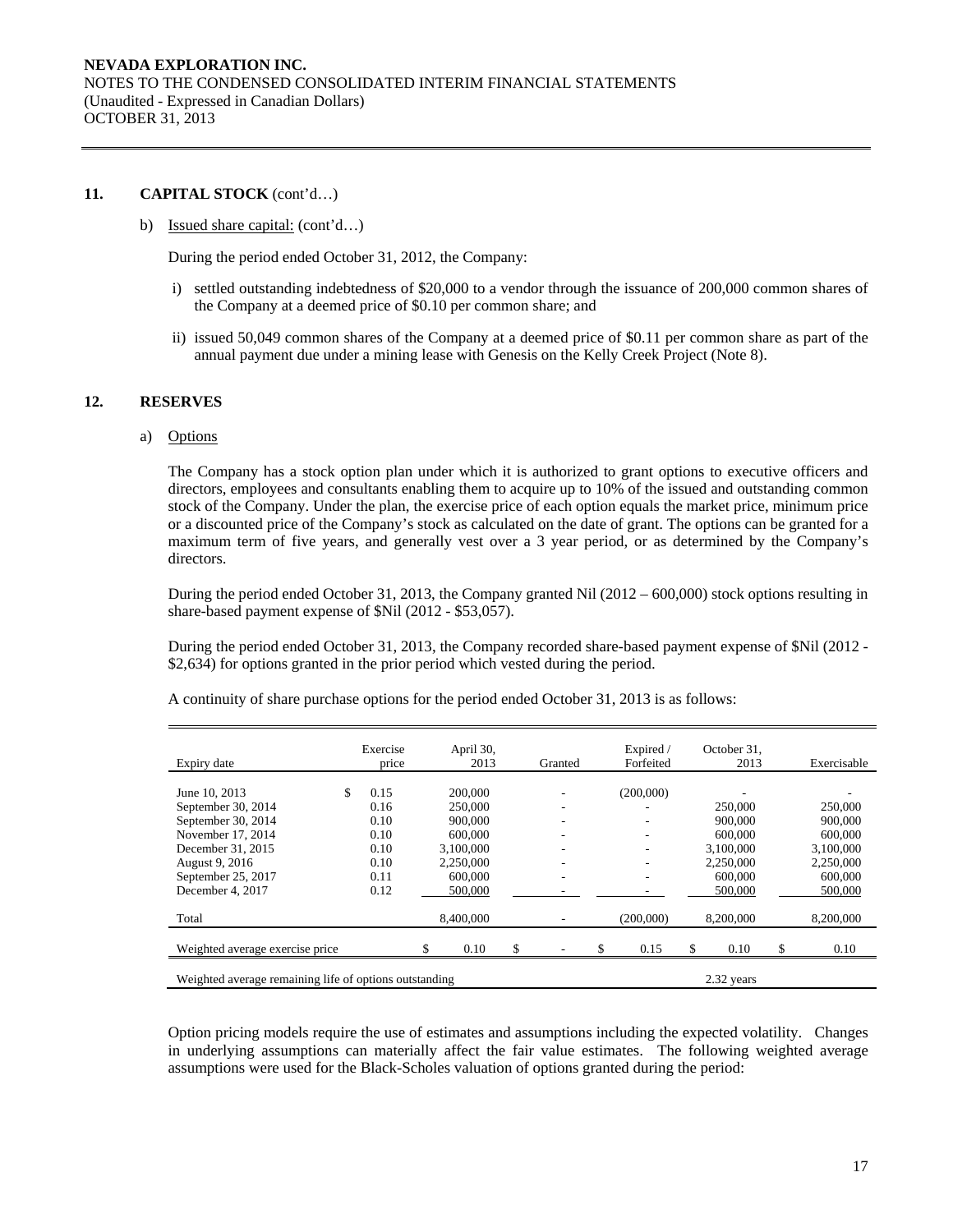### **12. RESERVES** (cont'd…)

a) Options (cont'd…)

|                                                      | October 31,<br>2013 | October 31,<br>2012 |
|------------------------------------------------------|---------------------|---------------------|
|                                                      |                     | \$0.10              |
| Share price                                          |                     |                     |
| Risk-free interest rate                              |                     | 1.36%               |
| Expected life of options                             |                     | 5 years             |
| Annualized volatility based on historical volatility |                     | 141.31%             |
| Dividend rate                                        |                     | $0.00\%$            |
| Forfeiture rate                                      |                     | $0.00\%$            |
| Fair value per option                                |                     | \$0.09              |

## b) Warrants

During the period ended October 31, 2013 and 2012, the Company did not issue any warrants.

A continuity of share purchase warrants for the period ended October 31, 2013 is as follows:

| Expiry date                                                | Exercise<br>price | April 30,<br>2013      | Granted | Expired | October 31,<br>2013    | Exercisable            |
|------------------------------------------------------------|-------------------|------------------------|---------|---------|------------------------|------------------------|
| December 24, 2013 <sup>i) iii)</sup><br>April 16, 2014 ii) | 0.15<br>0.14      | 5,369,200<br>5,278,000 |         |         | 5,369,200<br>5,278,000 | 5,369,200<br>5,278,000 |
| Total                                                      |                   | 10,647,200             |         |         | 10.647.200             | 10,647,200             |
| Weighted average exercise price                            |                   | 0.15                   | ۰       | \$<br>- | 0.15                   | 0.15                   |

i) Includes 369,200 agent warrants

ii) includes 728,000 agent warrants

ii) The Company extended the expiry date of 5,000,000 warrants to December 24, 2014 subsequent to the period.

## **13. SUPPLEMENTAL DISCLOSURE WITH RESPECT TO CASH FLOWS**

During the period ended October 31, 2013, the Company had the following significant non-cash transaction:

i) incurred equipment costs of \$17,800 included in accounts payable and accrued liabilities.

During the period ended October 31, 2012, the Company had the following significant non-cash transactions:

- i) incurred equipment costs of \$17,782 included in accounts payable and accrued liabilities;
- ii) issued 200,000 shares with a fair value of \$20,000 for debt; and
- iii) issued 50,049 shares with a fair market value of \$5,468 as part of the annual payment due under a mineral lease.

## **14. COMMITMENTS**

The Company has the following commitments:

- a) The Company has entered into a lease agreement for premises expiring on November 30, 2014. Lease commitments are US\$4,630 per month for the first year, and US\$4,769 per month for the second year.
- b) The Company has various commitments relating to its exploration and evaluation assets as disclosed in Note 8.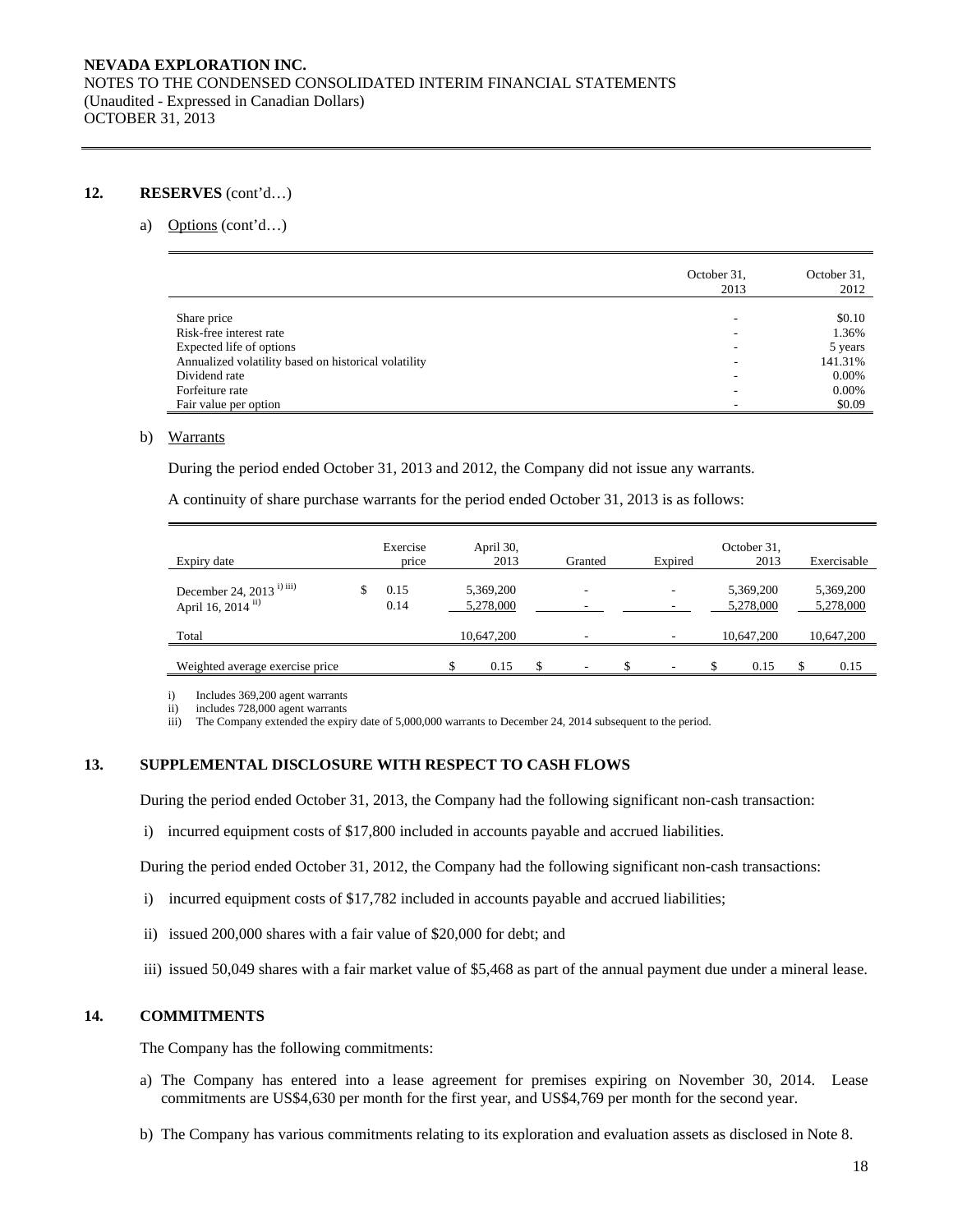## **15. SEGMENTED INFORMATION**

The Company operates in one industry segment, being the acquisition, exploration and development of resource properties. Geographic information is as follows:

|                                                                                               |    | October 31,<br>2013                               |               | April 30,<br>2013                                 |
|-----------------------------------------------------------------------------------------------|----|---------------------------------------------------|---------------|---------------------------------------------------|
| Non-current assets:<br><b>United States</b><br>Equipment<br>Exploration and evaluation assets | \$ | 139,330<br>4,081,553                              | \$            | 140,655<br>6,407,725                              |
| Deposits and bonds                                                                            | S  | 86,127<br>4,307,010                               | S.            | 83,220<br>6,631,600                               |
|                                                                                               |    |                                                   |               |                                                   |
|                                                                                               |    | <b>Six Months</b><br>Ended<br>October 31,<br>2013 |               | <b>Six Months</b><br>Ended<br>October 31,<br>2012 |
| Income:<br><b>United States</b><br>Project management and consulting                          | \$ | 99,292                                            | <sup>\$</sup> | 123,607                                           |
| Option payments                                                                               |    | 103,992                                           |               | 72,516                                            |
|                                                                                               | \$ | 203,284                                           | S             | 196,123                                           |

## **16. KEY MANAGEMENT COMPENSATION**

Of the \$200,838 in salary expenses, \$162,306 is for key management personnel, defined as those persons having authority and responsibility for planning, directing and controlling activities of the Company, directly or indirectly including any director (whether executive or otherwise) of the Company. The Company's key management personnel include the following: Chief Executive Officer, Chief Operating Officer, and Vice President of Corporate Development.

Remuneration of key management of the Company is as follows:

|          |   | Six Months<br>Ended<br>October 31,<br>2013 |      | Six Months<br>Ended<br>October 31,<br>2012 |
|----------|---|--------------------------------------------|------|--------------------------------------------|
| Salaries | S | 162,306                                    | - \$ | 171,220                                    |

The amount included in accounts payable and accrued liabilities which is due to key management personnel is as follows:

|                                           | October 31,<br>2013 | April 30,<br>2013 |
|-------------------------------------------|---------------------|-------------------|
| Due to key management personnel (Note 10) | 14.677              |                   |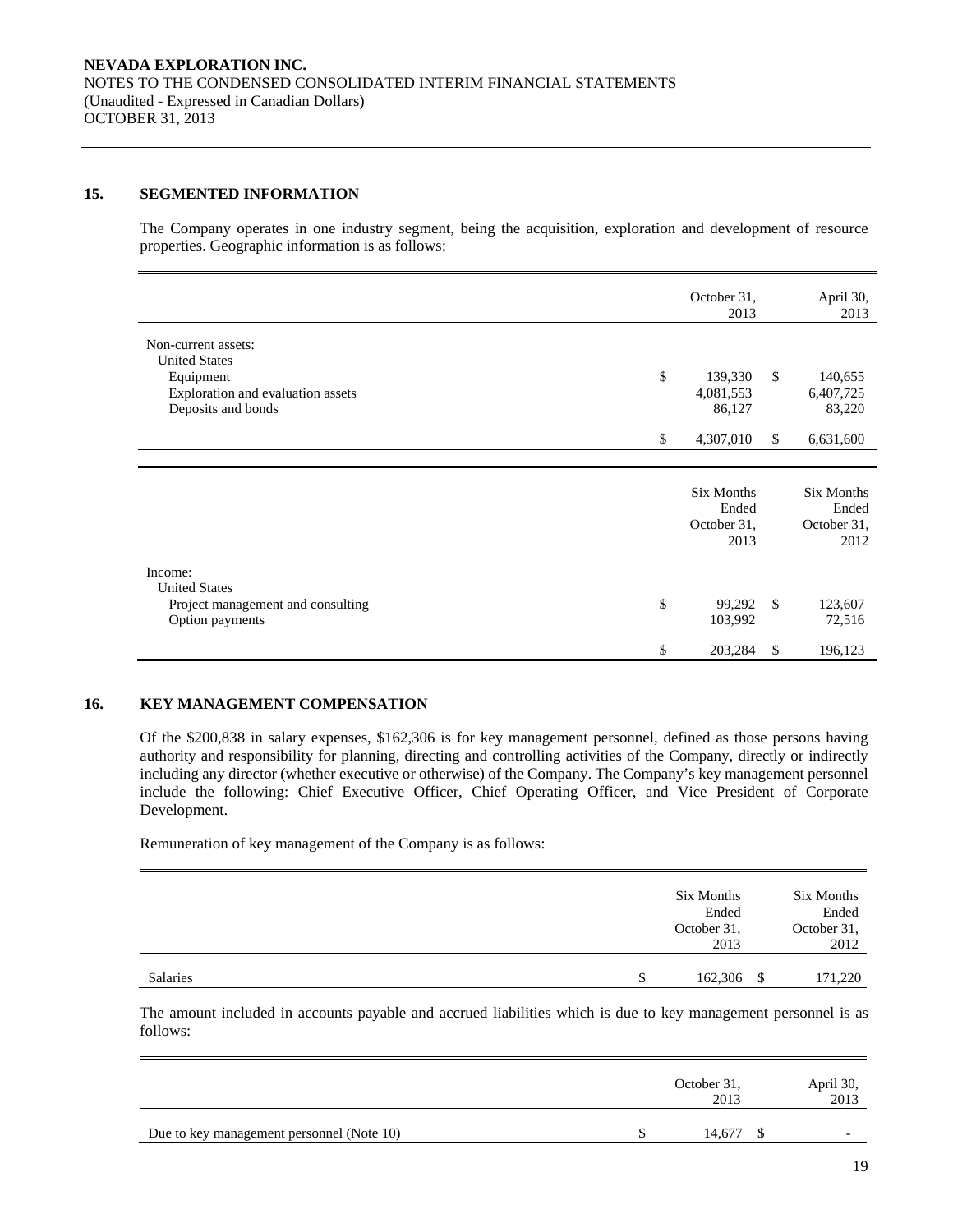## **17. CAPITAL AND FINANCIAL RISK MANAGEMENT**

#### **Capital management**

In order to maintain its capital structure, the Company, is dependent on equity funding and when necessary, raises capital through the issuance of equity instruments, primarily comprised of common shares and incentive stock options. In the management of capital, the Company includes the components of equity as well as cash.

The Company prepares annual estimates of exploration expenditures and monitors actual expenditures compared to the estimates to ensure that there is sufficient capital on hand to meet ongoing obligations. The Company's investment policy is to invest any excess cash in highly liquid short-term deposits with terms of one year or less and which can be liquidated after thirty days without interest penalty. The Company currently has insufficient capital to fund its exploration programs and is reliant on completing equity financings to fund further exploration. The Company is not subject to any externally imposed capital requirements.

There were no changes in the Company's approach to capital management during the period ended October 31, 2013.

## **Fair value**

Financial instruments measured at fair value are classified into one of three levels in the fair value hierarchy according to the relative reliability of the inputs used to estimate the fair values. The three levels of the fair value hierarchy are:

Level 1 – Unadjusted quoted prices in active markets for identical assets or liabilities;

- Level 2 Inputs other than quoted prices that are observable for the asset or liability either directly or indirectly; and
- Level 3 Inputs that are not based on observable market data.

Short term investments are measured at level 1 of the fair value hierarchy. The fair value of short term investments is measured at the market price of the common shares held at the measurement date. The carrying value of cash, accounts receivable (excluding GST receivable), deposits and bonds, and accounts payable and accrued liabilities approximated their fair value because of the short-term nature of these instruments.

## **Financial risk factors**

The Company's risk exposures and the impact on the Company's financial instruments are summarized below:

## *Credit risk*

 Credit risk is the risk of loss associated with a counterparty's inability to fulfill its payment obligations. The Company's credit risk is primarily attributable to cash and deposits and bonds. Management believes that the credit risk concentration with respect to cash is remote as it maintains accounts with highly-rated financial institutions.

## *Liquidity risk*

Liquidity risk is the risk that the Company will not be able to meet its financial obligations as they fall due. The Company manages liquidity risk through the management of its capital structure and financial leverage, as outlined in the discussion on capital management. It also manages liquidity risk by continuously monitoring actual and projected cash flows. The Board of Directors reviews and approves the Company's operating and capital budgets, as well as any material transactions out of the normal course of business.

As at October 31, 2013, the Company had a cash balance of \$194,875 (April 30, 2013 - \$591,060) to settle current liabilities of \$121,985 (April 30, 2013 - \$108,038). As a result, at October 31, 2013, the Company is not exposed to liquidity risk.